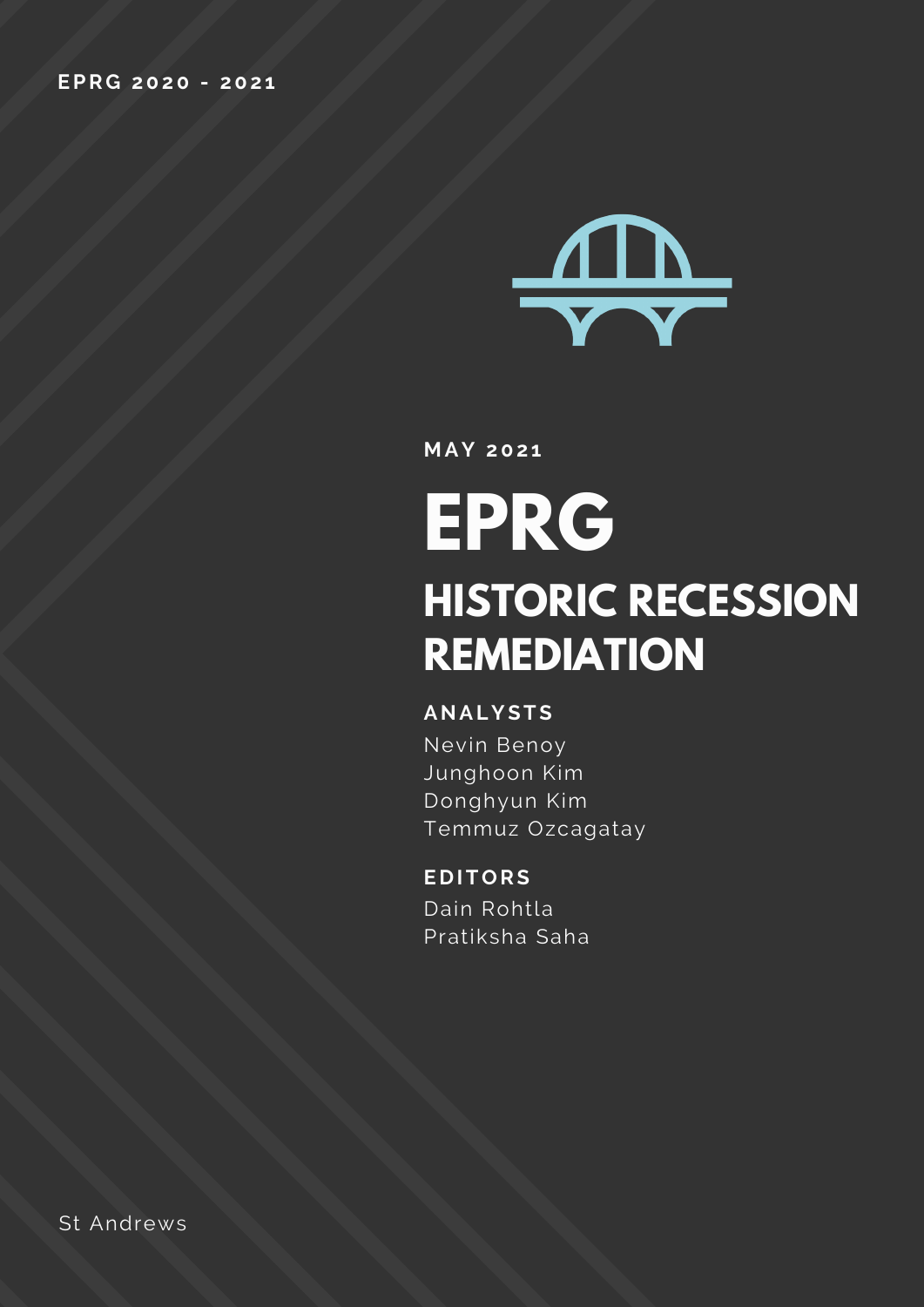### **Abstract**

*Our research project investigating four policies used in response to the Great Recession ('08 to '09) to ascertain whether they were viable to aid the recovery from the recession caused by the Covid-19 pandemic ('20). The four policies investigated were Quantitative Easing, Base Rate manipulation, fiscal stimulus measures and the use of Automatic Stabilisers. Quantitative Easing was a crucial part of the response to the Great Recession, its short-term efficacy and the lack of a similar financial crisis in the current economic picture suggests that it would be a viable but less effective policy for the current recovery. Fiscl stimulus, such as used after the Great Recession is viable but with concerns about the rising national debt, we found that the government would be better off utilising the 'stored stimulus' retained in household savings. Indeed, over the course of numerous national and regional lockdowns, households have accumulated billions in savings, with these aggregate savings some five times larger than at any point in the last nine years. Whilst unemployment has been suppressed through extensive use of the Furlough scheme, we found through independent modelling that unemployment is likely to substantially increase through the next few years. Our investigation has concluded that the four policy areas investigated would all be viable to aid the recovery as they did during the Great Recession, with important caveats.*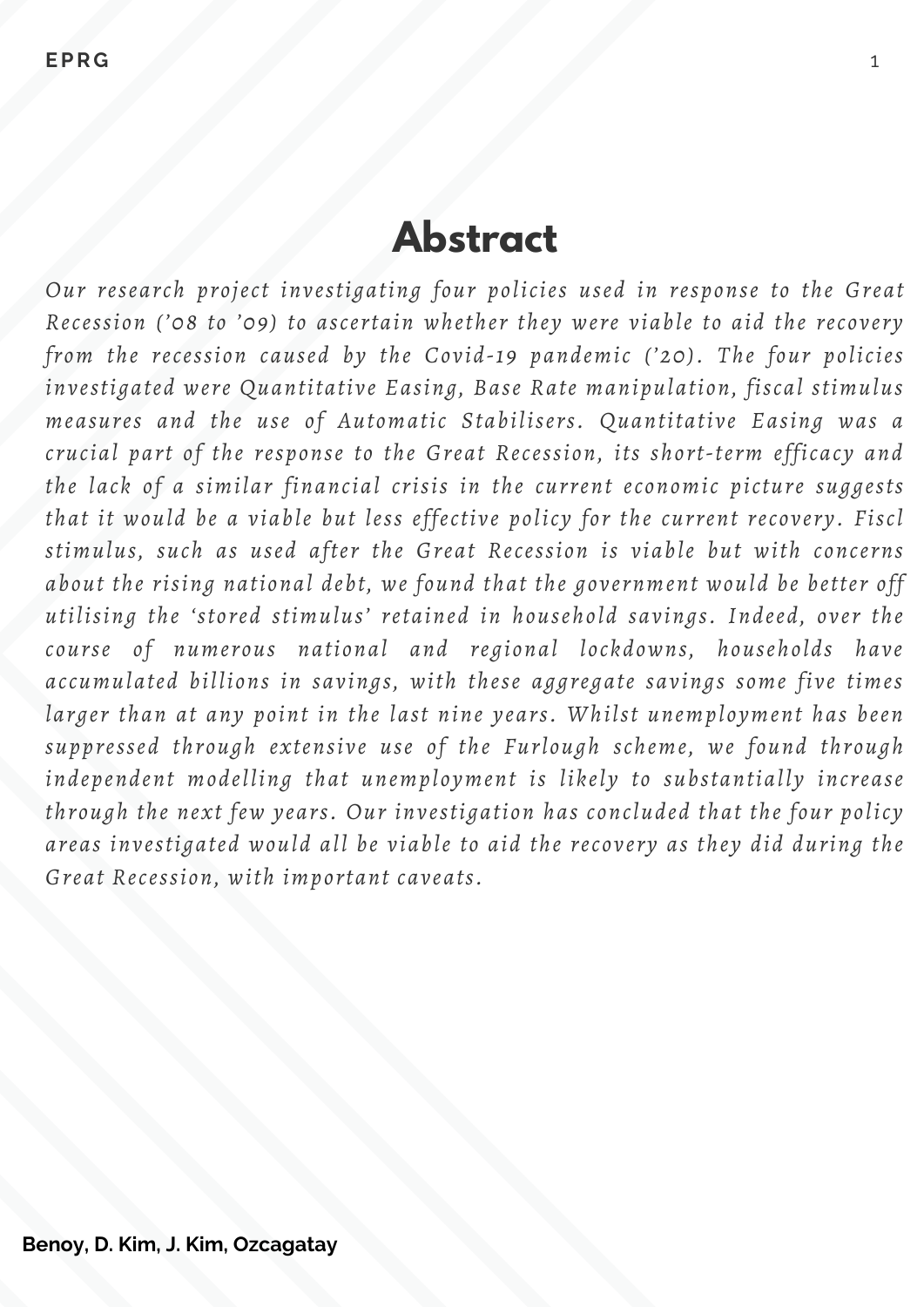# 1 Introduction

The overall purpose of our research project is to investigate and ascertain which of the policies used in response to the Great Recession are viable for repetition in response to the Covid-19 Recession. The four policies that we have chosen to investigate are: Quantitative Easing, reducing the Base Rate, Fiscal Stimulus measures, and Unemployment Benefits.

The following report seeks to share the results of our investigation and is laid out into two main sections prior to a conclusion. The first section provides a brief descriptive comparison between the two recessions and recoveries investigated.

The second section consists of four essays detailing the policies that we have investigated. The first essay is on Quantitative Easing. The second essay is on a reduction of the Base Rate with a focus on the results of negative interest rates utilised by central banks in Europe. The third essay covers Fiscal Stimulus measures and the fourth essay is on the use of Unemployment Benefits with a focus on how severe unemployment is likely to be compared to the Great Recession.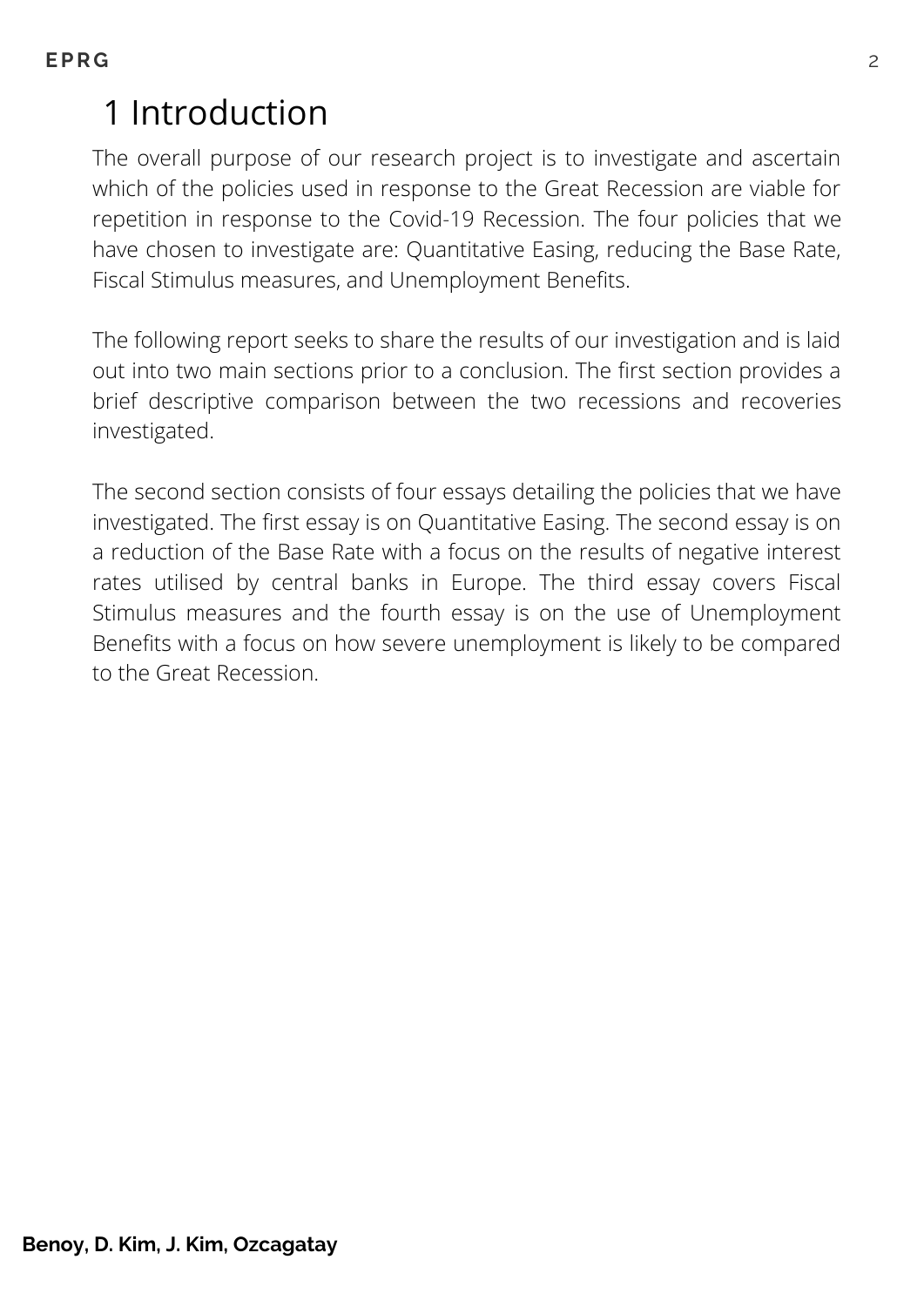# 2.1 A Comparison Between the Two Recession and Recoveries

This section compares the size of the two recessions investigated and how the recoveries are projected to differ.

To aid with this comparison, three figures are included, quarterly GDP, indexed size of the economy, and unemployment rate. These have the figures, and Monetary Policy Committee (2021) central projections, from a three-year period surrounding and including the two recessions (2008 Q1 to 2010 Q4 and 2019 Q4 to 2022 Q3), overlayed. The bottom dates correspond to the time period surrounding the Great Recession and the dates on top correspond to the time period surrounding the Covid-19 recession. Both recessions begin at the second quarter shown on the horizontal axis.

As seen in Figure 1., the Covid-19 recession has formally been much shorter than the Great Recession. The Great Recession formally lasted five quarters from 2008 Q2 to 2009 Q2 whilst the Covid-19 Recession has only lasted two quarters so far from 2020 Q1 to 2020 Q2. With the MPC (2021) only projecting a single more quarter of negative growth in 2021 Q1, the economy is likely to avoid a prolonged recession similar in length to that of the Great Recession.

However, as seen in Figure 2., the Covid-19 Recession has proved to be relatively more substantial with the economy around 21% smaller than the pre-recession size at the trough of the recession. During the Great Recession, at the trough, the economy was only 6% smaller than its prerecession size.

Despite the greater relative contraction, the Covid-19 Recession has had a much less impactful effect on unemployment so far, as can be seen in Figure 3. After five quarters of negative growth from 2008 to 2009, unemployment had risen by 2.6 percentage points, reaching 7.8%. In comparison, unemployment as a result of the Covid-19 recession, only rose by a single percentage point between 2019 Q4 and 2020 Q3 despite the economy being 9% smaller by the end of that period.

#### **Benoy, D. Kim, J. Kim, Ozcagatay**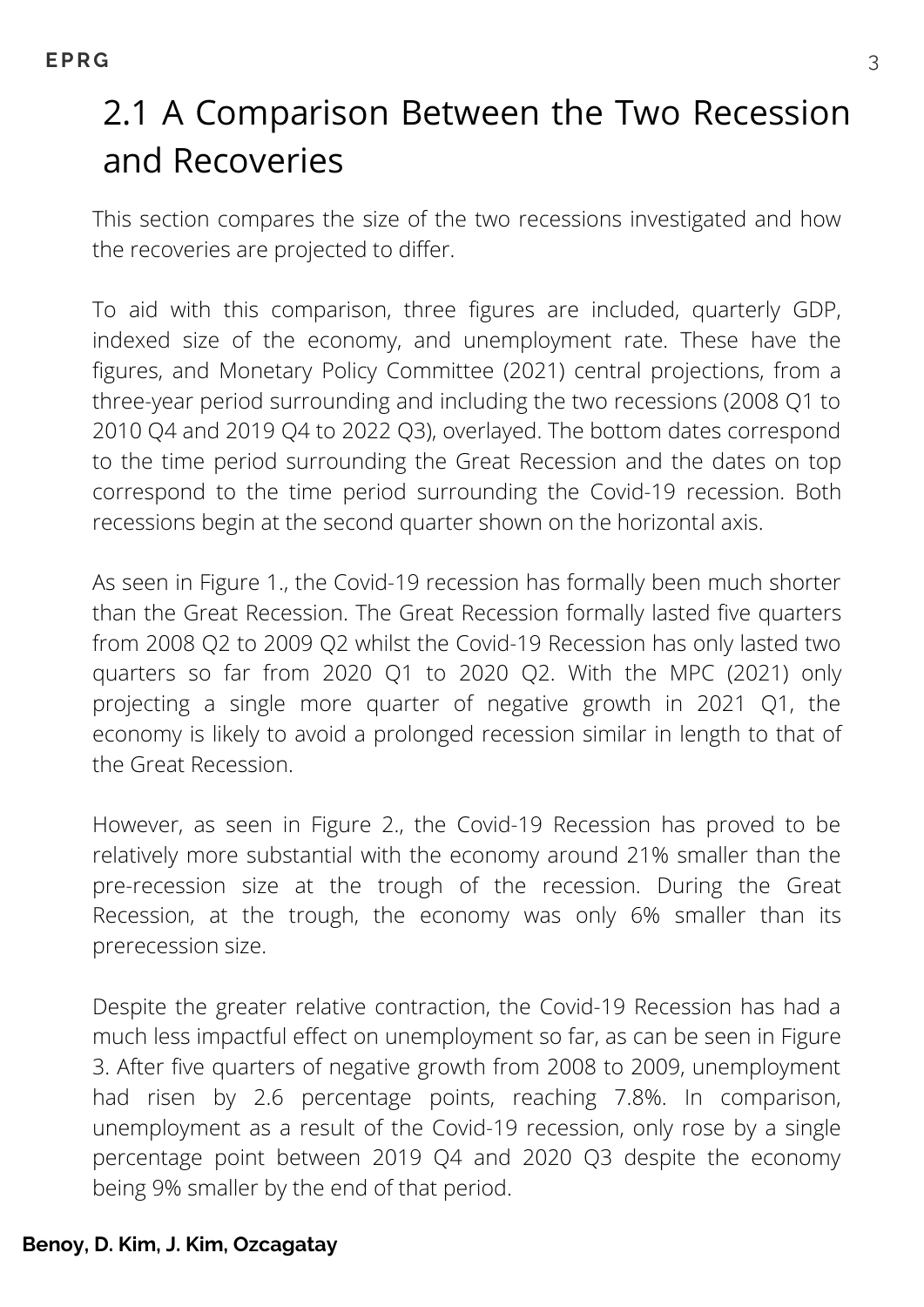This has mainly been due to the rise in teleworking, saving jobs despite government-enforced lockdowns, and extensive use of the Coronavirus Job Retention Scheme (CJRS) which, at its peak in May '21, was supporting around 30% of the workforce (ONS 2021).

The recovery period for the Covid-19 recession is expected to be more sporadic than that seen after the Great Recession. With the introduction of the tiers system in October 2020 followed by the November circuit breaker lockdown and the reintroduction of nation-wide lockdown in January '21, the MPC (2021) predicts that economic growth will fall to just 0.6% in the final quarter of 2020 before turning negative again with a contraction of 4.2% in 2021 Q1. This will leave the economy 12% smaller than its pre-recession size.

However, the MPC (2021) predicts that this 'stop-go' economic growth, based on the introduction, easing and reintroduction of local and national lockdowns, will end as the vaccine rolls out, facilitating a permanent reopening of the economy. With fewer restrictions and health concerns, pent-up consumption and investment is expected to ensure a strong recovery with a projected economic expansion of 13% across the final three quarters of 2021, returning the economy to pre-recession size in early 2022. In comparison, the recovery from the Great Recession was much slower with quarter-onquarter growth never surpassing 1% in the years following the recession. Indeed, after the Great Recession, the economy would only return to pre-recession size in the second quarter of 2013, around five years after the onset of the recession.

The picture is less optimistic for unemployment during the recovery. Under the assumption that CJRS would end in April, the MPC (2021) predicted that unemployment would rise to a peak of 7.8%, a total increase of 5 percentage points above the pre-recession level. However, it was then projected to fall significantly as the economy recovered, falling to 5.4% by the middle of 2022. This is in comparison 4 to the recovery from the Great Recession in which unemployment stagnated at around 8%, only falling to pre-recession levels at the end of 2015.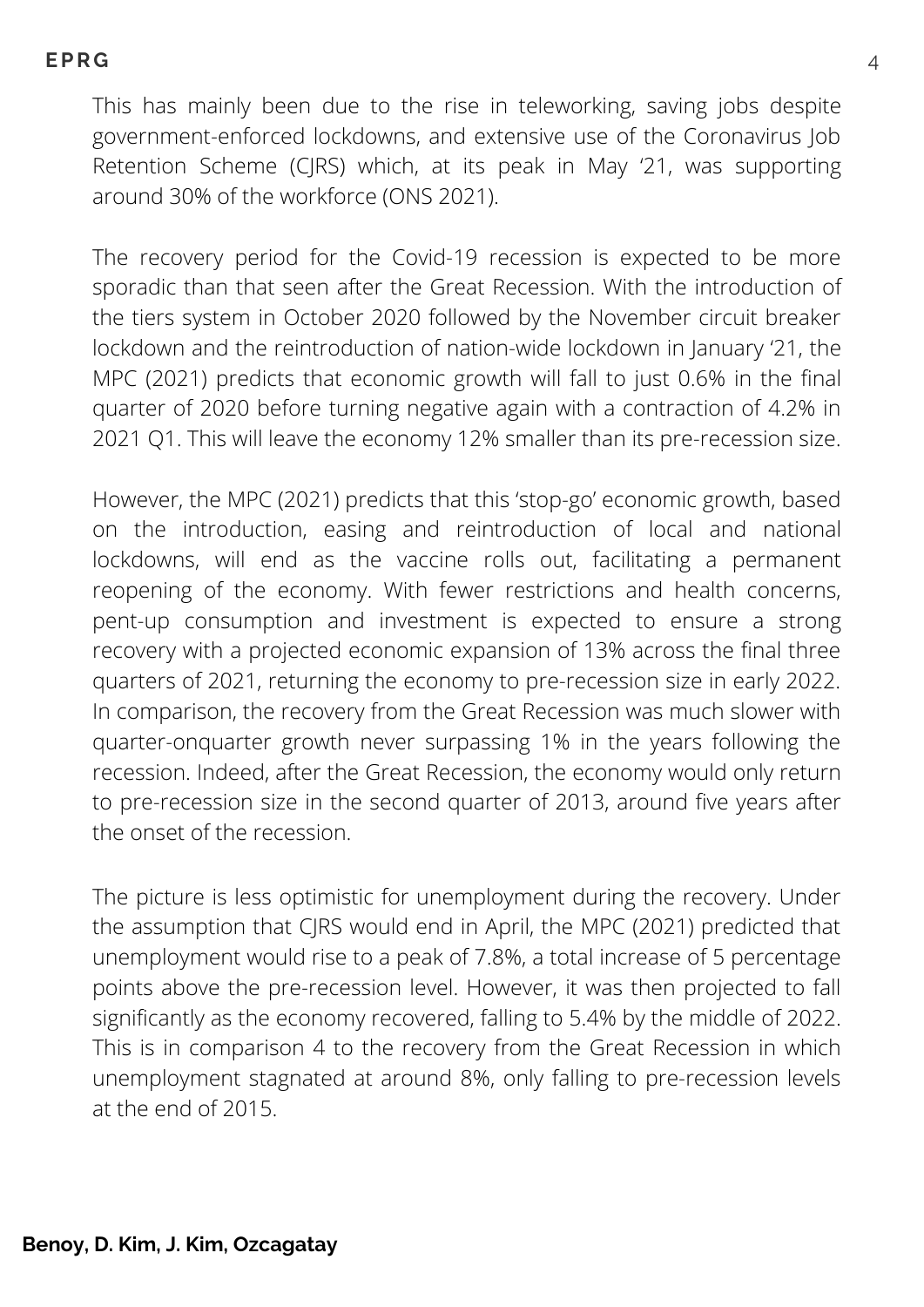With furlough extended until September, this uptick in unemployment is likely to be postponed until the final quarter of 2021 (BBC 2021). At this point, the economy will have mostly recovered to its pre-recession level, likely mitigating the size of the rise in unemployment.

Thus, the Covid-19 recession has proved to be the more substantial of the two but the recovery is expected to be much quicker. Moreover, unemployment has not risen to the extremes of the Great Recession, and is unlikely to do so, but will undoubtedly continue to grow, peaking either this year or next.

However, an important note of caution is required. As this projected recovery is dependent on reductions in Covid-19 cases facilitating the end of government-enforced lockdowns, it is uniquely susceptible to upset if vaccination supply stalls or vaccine-resistant Covid-19 variants spread. The possibility of necessary fiscal or monetary intervention to aid the recovery is investigated through the next four essays.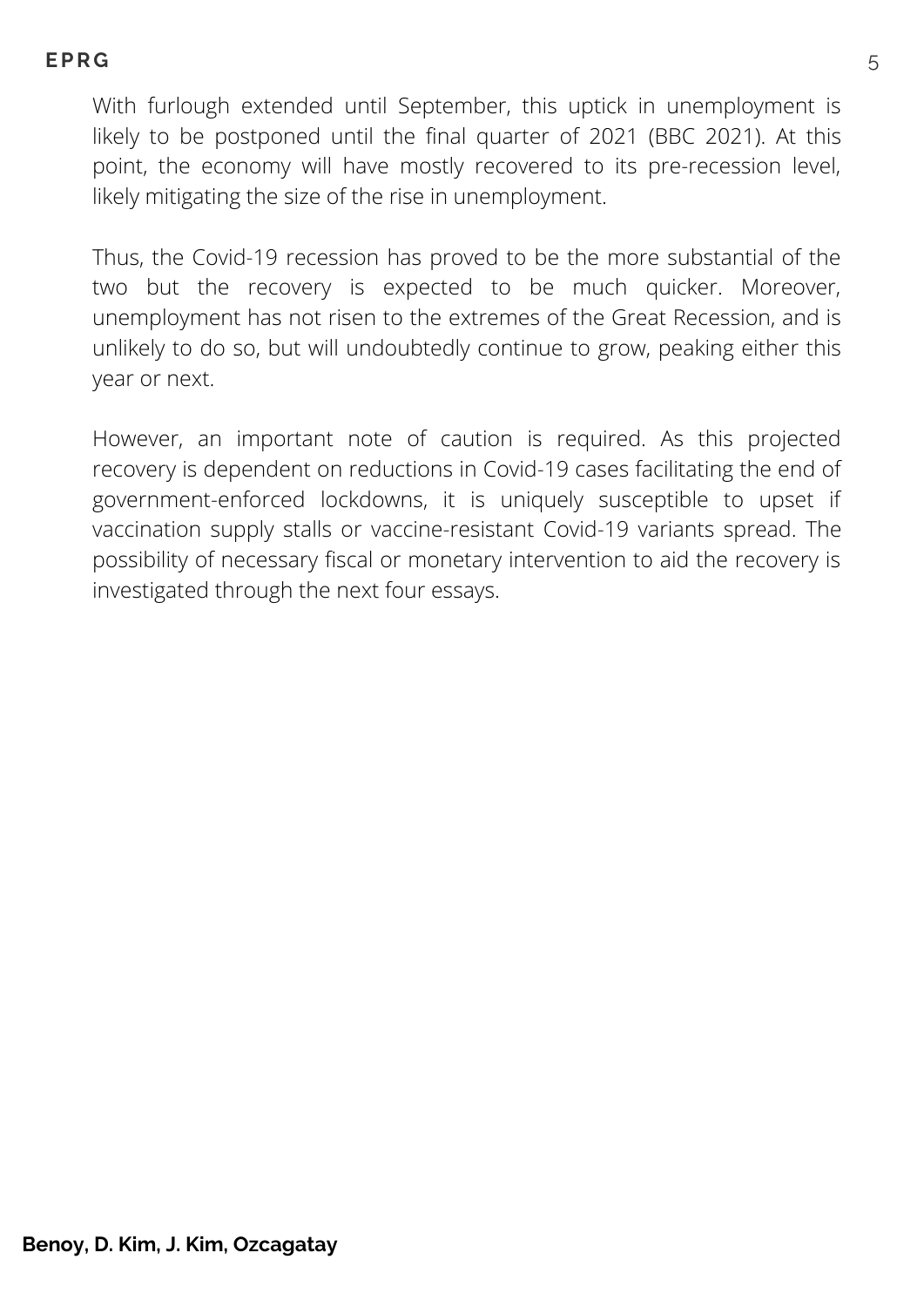# 2.2. Graphs Used to Aid Comparison



-0 2008 Q1 - 2010 Q4 -0 2019 Q4 - 2020 Q3 -0 -2020 Q4 - 2022 Q3 (Projected)

Figure 1. Sources: '2008 Q1 – 2010 Q4' figures are derived from ONS data  $\sim$ Gross Domestic Product: chained volume measures: Seasonally adjusted £m (ONS, 2021). '2019Q4 – 2022 Q3' figures inc. projections are derived from the MPC February 2021 Report data & central projections  $\sim$  GDP, £ billion chained-volume measure (reference year 2018) projections based on market interest rate expectations, other policy measures as announced (MPC, 2021).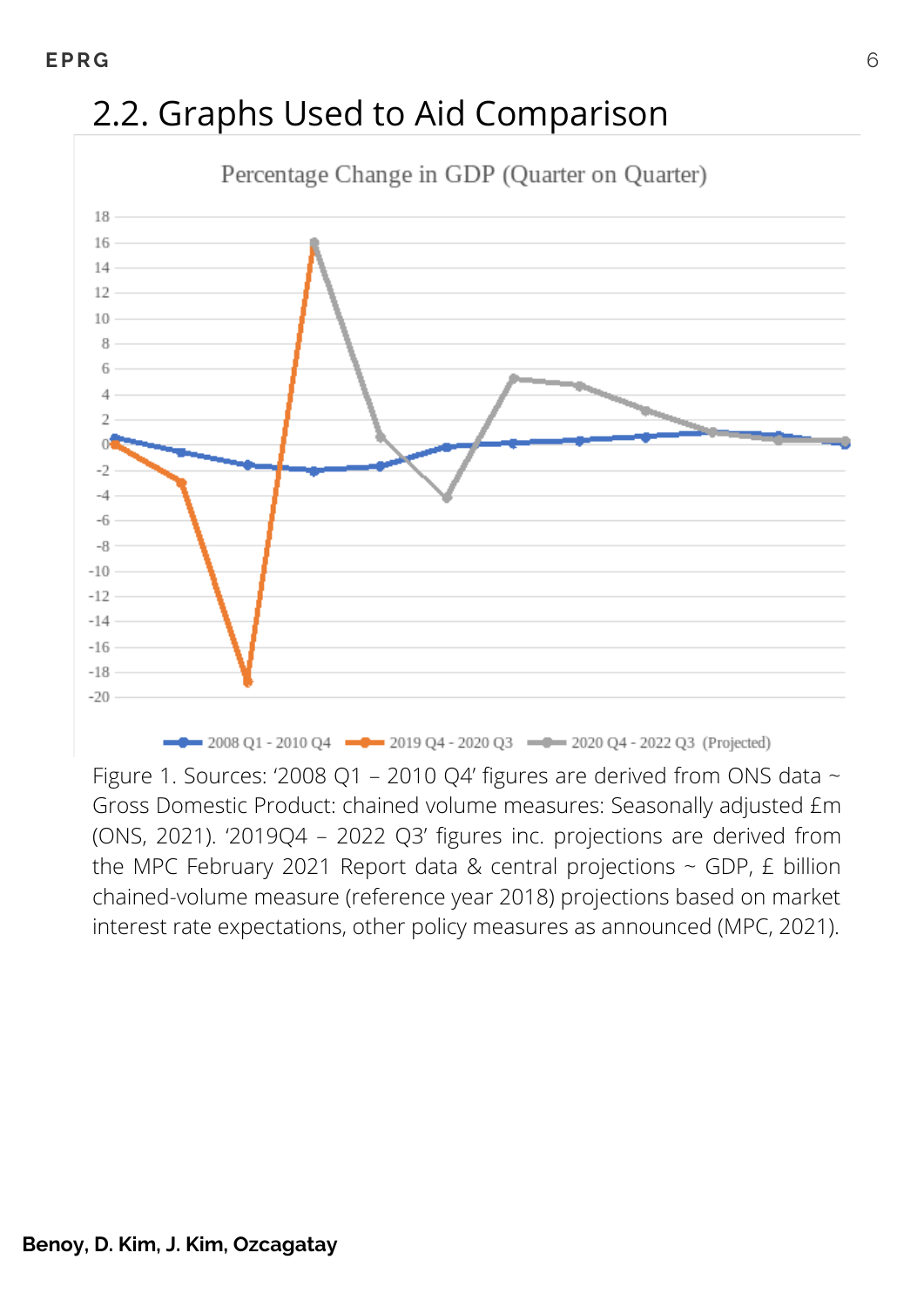

Figure 2. Sources: '2008 Q1 – 2010 Q4' figures are derived from ONS data  $\sim$ Gross Domestic Product: chained volume measures: Seasonally adjusted £m (ONS, 2021). '2019Q4 – 2022 Q3' figures inc. projections are derived from the MPC February 2021 Report data & central projections  $\sim$  GDP, £ billion chained-volume measure (reference year 2018) projections based on market interest rate expectations, other policy measures as announced (MPC, 2021).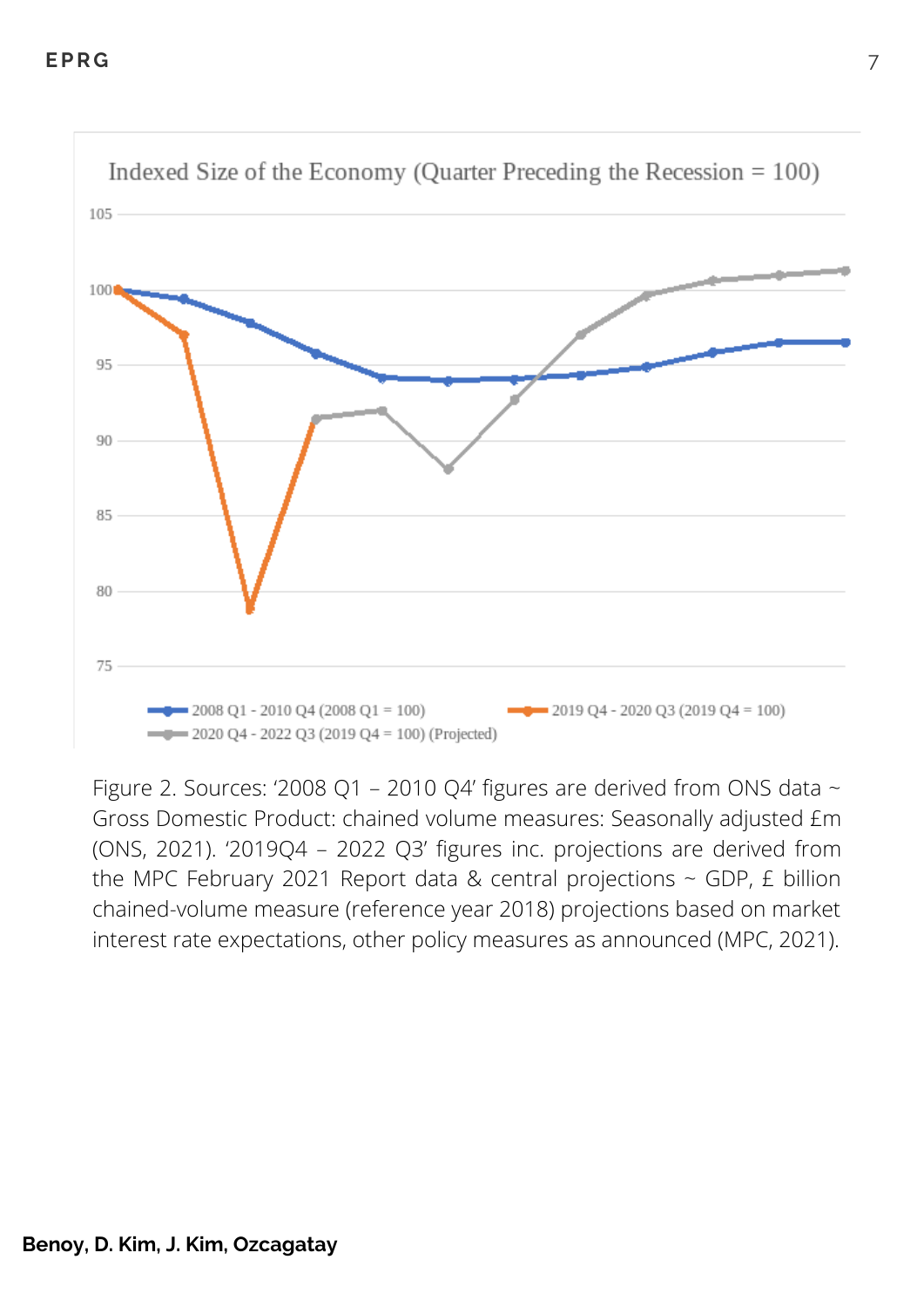

Figure 3. Sources: '2008 Q1 – 2010 Q4' & '2019 Q4 – 2020 Q3' figures are taken from ONS data ~ Unemployment rate (aged 16 and over, seasonally adjusted) (ONS, 2021). '2020 Q4 – 2022 Q3' projections are taken from the MPC February 2021 Report projections  $\sim$  Market mode forecasts of LFS Unemployment Rate (MPC, 2021).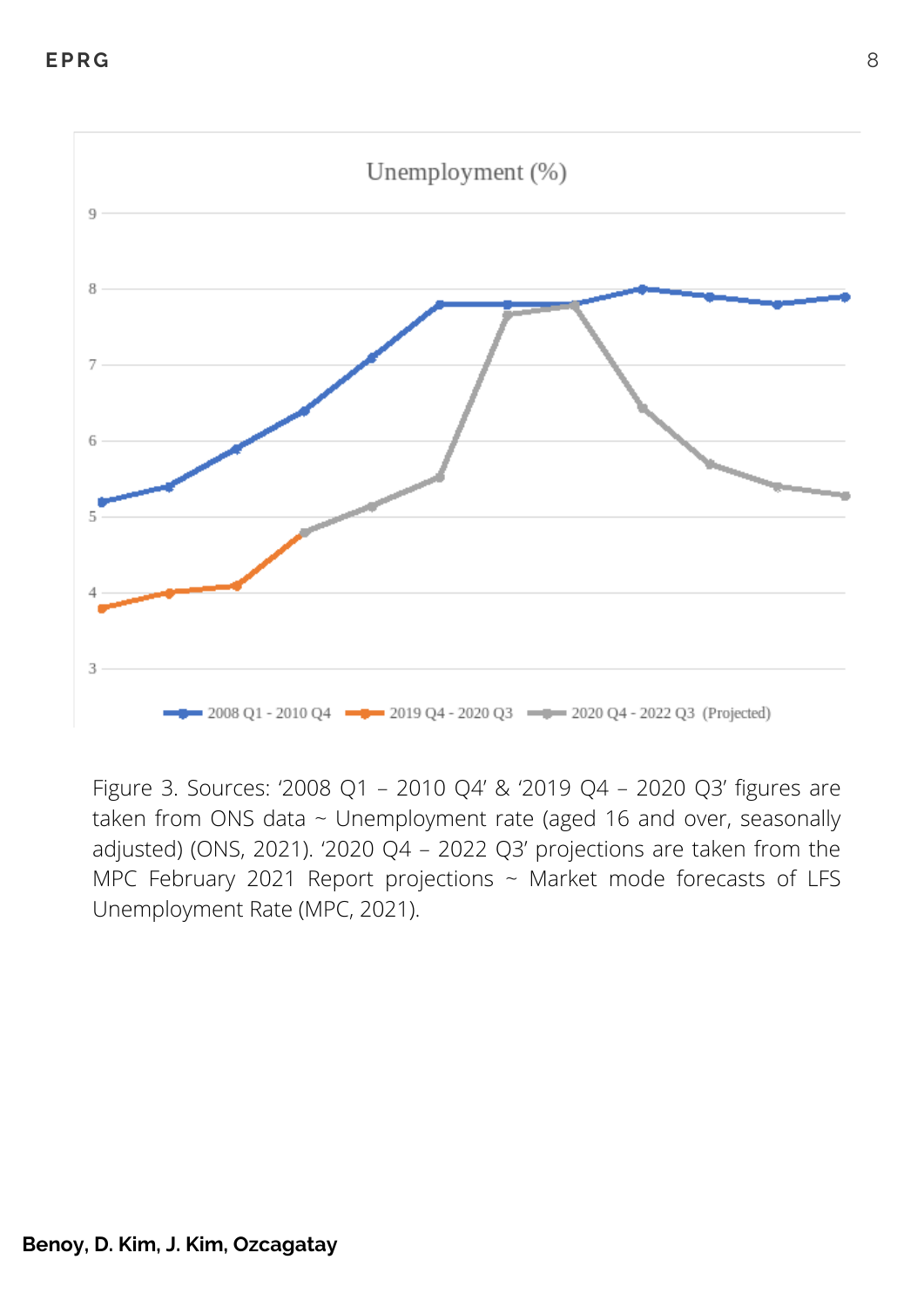### 3.1. Quantitative Easing

During the Great Recession in the UK, implementation of quantitative easing (QE) had been the key monetary policy to ameliorate the rapid collapse of financial giants. This essay investigates QE implementation in this period and compares its effectiveness to the similar measures taken by the government in the ongoing Covid-19 crisis in the UK. QE is a monetary policy aimed at the direct injection of capital into the economy by the central bank (Bank of England, 2020). Unlike the traditional money-printing method which inflicts inflation, QE injects capital into the digital side of the current monetary system. This is used to purchase assets such as gilts, and thus the lessening of interest rates of the corresponding loans which boosts spending and investment in the economy.

Haldane et al. (2016) elaborates on this process by dividing the values of QE into four main channels: asset price channel, portfolio rebalancing, bank lending channel and expectations channel. First, the asset price channel proposes a wealth effect from the purchase of financial assets by the central bank, thus the reduction in borrowing costs (e.g., interest rates). Second, portfolio rebalancing replaces interest-bearing government bonds with zerointerest bonds, thus stimulating demand for other financial assets and allowing the rebalancing of financial portfolio. Third, the bank lending channel increases the supply of the reserves, thus an increase in the liquidity. Finally, expectations channel proposes that reduction in interest rates would increase the confidence in consumption, thus minimizing the perceived long-term risks in investment.

In the context of the Great Recession, QE was introduced as an asset protection scheme on 5th March 2009 in response to bank runs and possible bankruptcies of financial institutions (Edmonds, Webb, & Long, 2011). This was after recapitalizations of Northern Rock in February 2008, HBOS in September 2008, and RBS in October 2008, as well as reductions in the base rate, were deemed insufficient in aiding the recovery. Hence total QE of £200 billion was introduced by November 2009 (Edmonds et al., 2011). It has been reported that growth rates of asset prices and GDP would have been weaker without the use of QE (Bridges, & Thomas, 2012). However, the focal point of this essay is whether QE genuinely increased the spending and investment in every sector.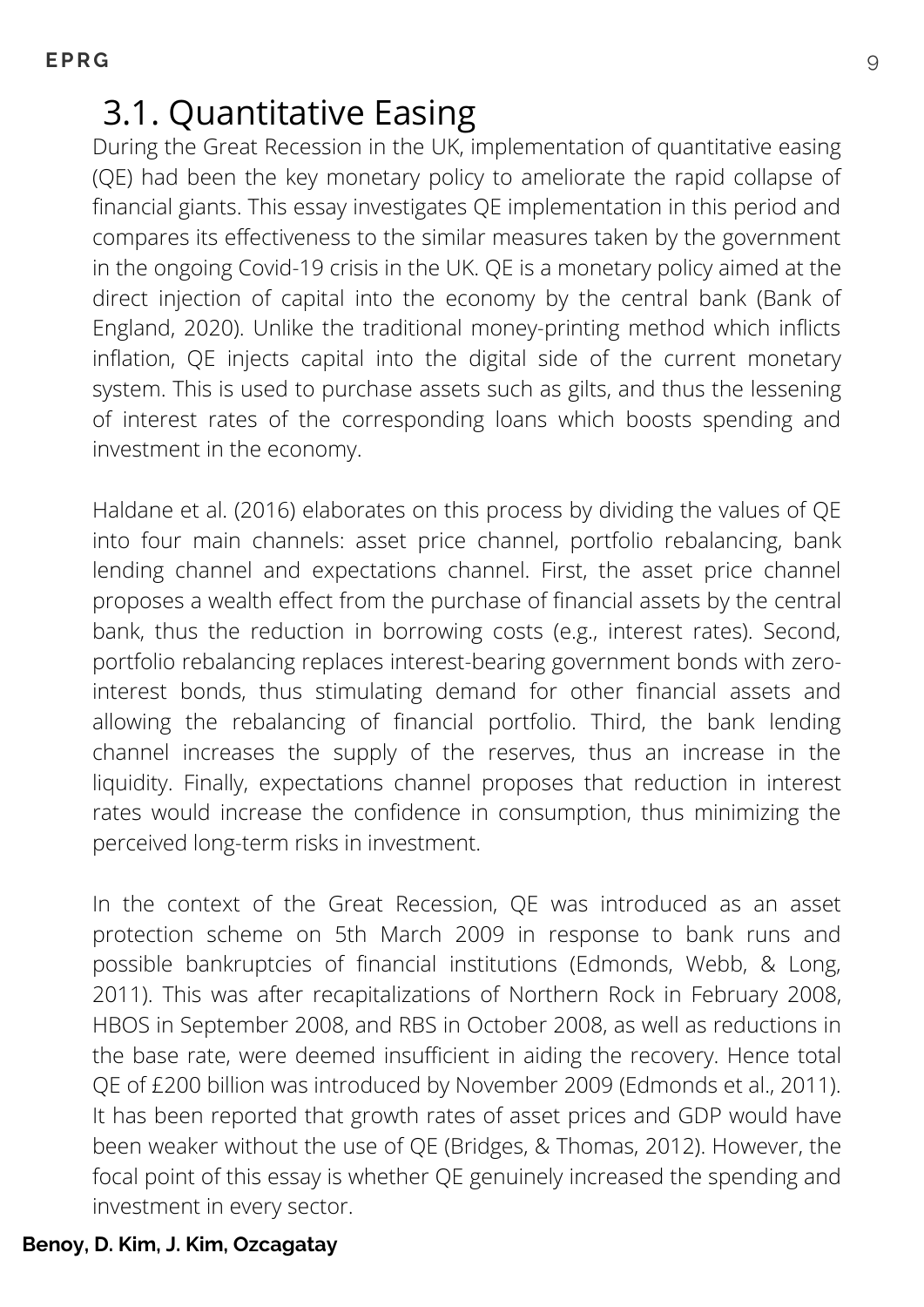

Figure 4. Monthly growth rate of UK bank net lending to NFOs and household sectors (in percent) (Bank of England, 2021)

Loans based on QE provided by banks to non-financial firms and households had indeed been disappointing relative to the financial firms (Deleidi and Mazzucato, 2018). As shown in Figure 4, lending to non-financial firms continued to contract until late 2015 while demand for loans remained low for both households and businesses, albeit with slight increase in the growth of lending to households. Stimulation by QE was ineffective, and it appeared to lack in stimulating business loans and investments.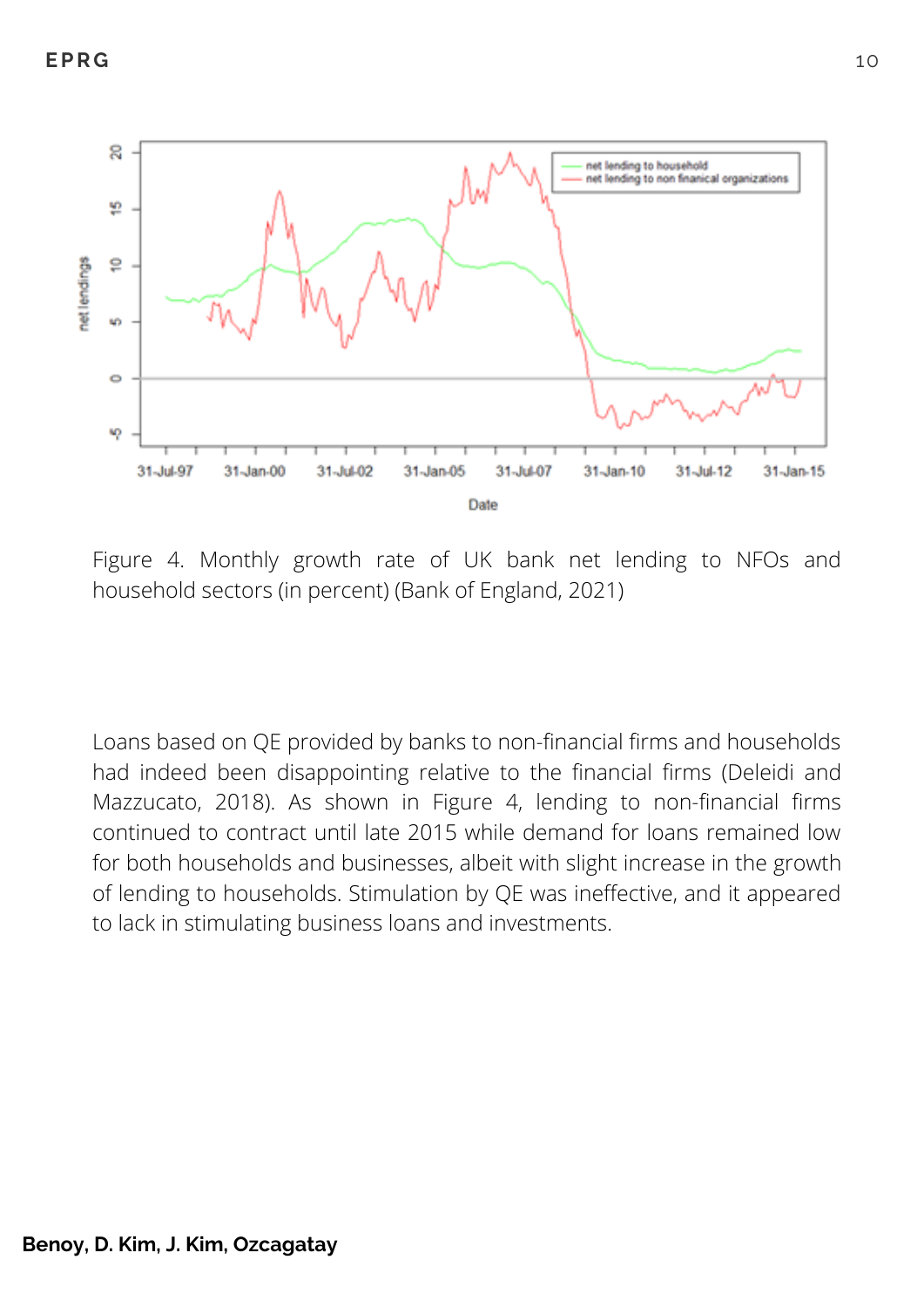

Figure 5. Monthly growth rate of monetary financial institutions' sterling net lending to private non-financial firms and household sector (in percent) (Bank of England, 2021)

In the context of the Covid-19 Recession in the UK, total QE of £895 billion was injected by the end of 2020 (Bank of England, 2020). For instance, as a result of QE, £66 billion in the form of loans were granted by commercial banks to support non-financial business by the end of the first national lockdown while £16 billion pounds were granted to public sectors, such as the NHS and TfL (Transport for London), as financial packages by the end of 2020 April (Inman, 2020). This is a record high QE and the Bank of England now owns one third of the UK's national debt. Hence the question of whether QE is effective in stimulating the economy remains at the center (King, 2020). According to the Bank of England database (2021), growth rate of net lending in percentage spiked in the first national lockdown while the current trend is of a declining net lending percentage, trending towards ~2% (see Figure 5.).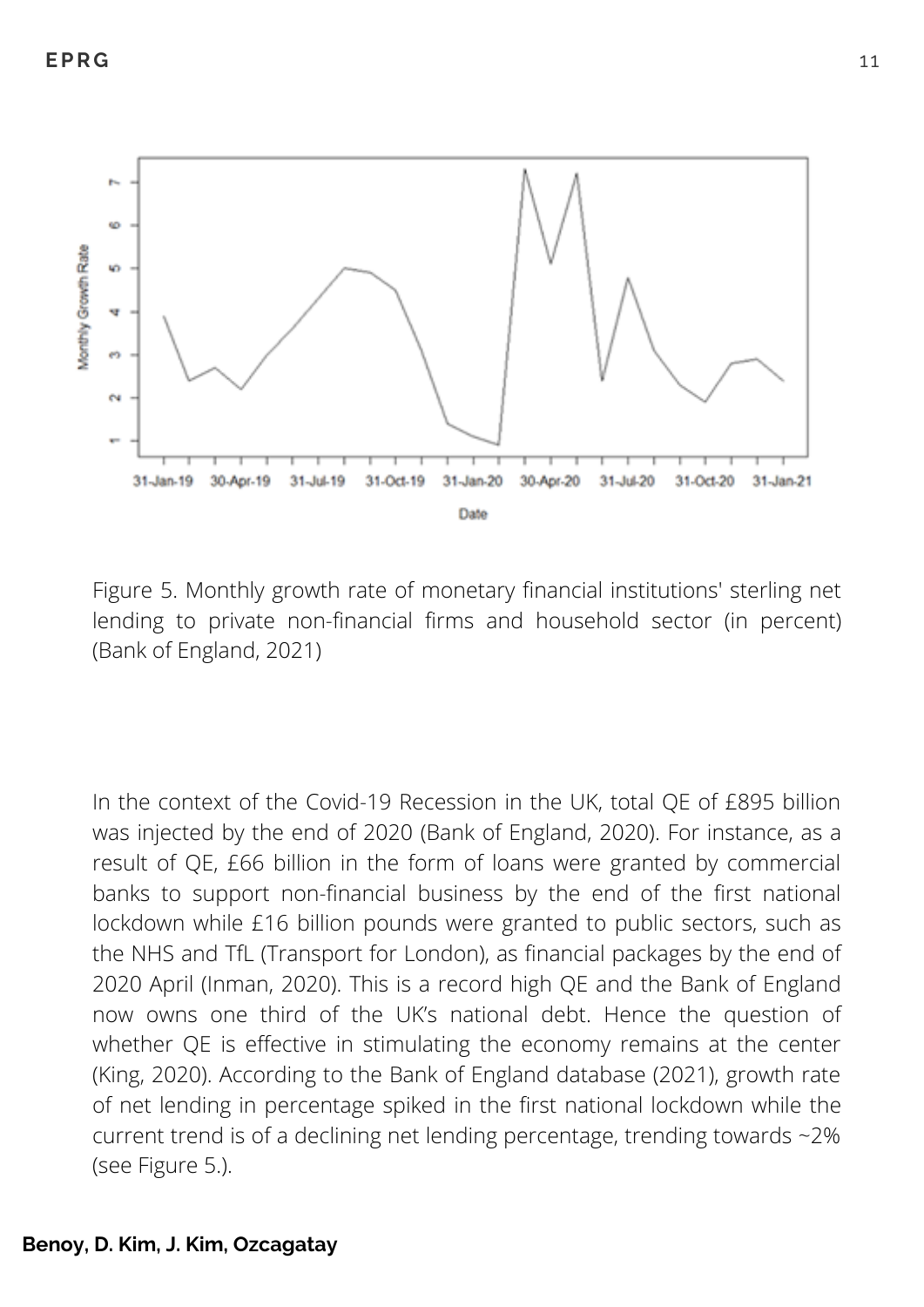

Figure 6. Monthly changes of monetary financial institutions' sterling net lending to private non-financial firms and household sectors (in millions) (Bank of England, 2021)

Furthermore, net lending to private enterprises and households is now below £800 million with a declining trend (See *Figure 6*; Bank of England, 2021). This presents a similar pattern of lending as the '08 financial crisis in which there is a relatively low amount of loans granted to non-financial firms and households despite a record high QE. Additionally, King (2020) corroborates this by claiming that QE increases prices of shares and mortgages in correspondence to gilts in which the price remains high for non-financial firms or households to re-invest their portfolios. This not only indicates that people in wealthy positions benefit the most from QE despite needing financial assistance the least, but it also reveals a flawed assumption of QE that capital injection will result in more lending by commercial banks.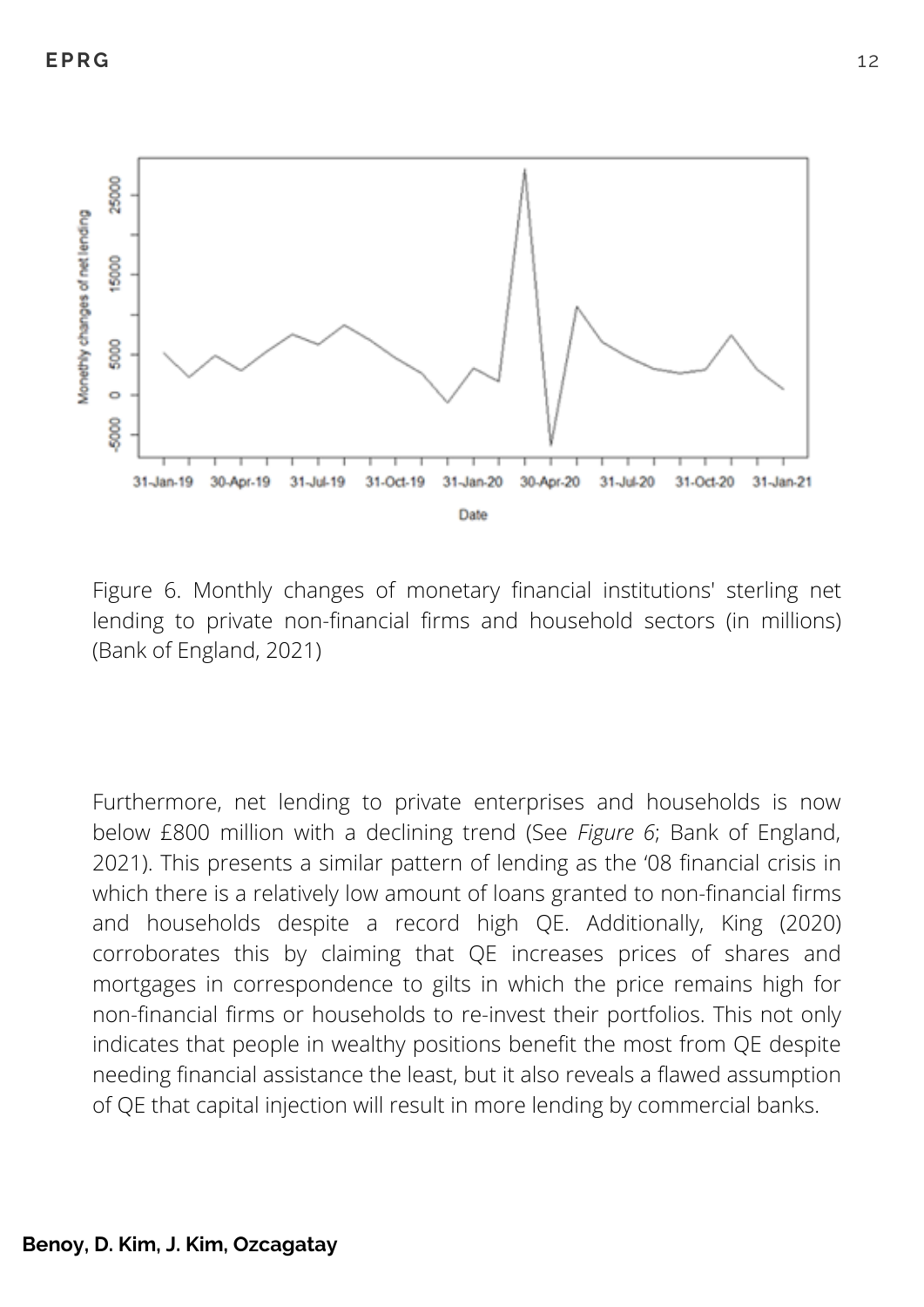

Figure 7. Monthly Insolvency rates of Company (Red) and Individual (Green) between April 2020 to February 2021 (Gov.UK, 2021)

Another aspect of examining the efficacy of QE is by looking at the insolvency rates of companies and individuals between April 2020 and February 2021 (See *Figure 7*). For instance, the first national lockdown during April 2020 resulted in 1,196 company insolvencies and 10,397 individual insolvencies. Although there has been an amelioration as company insolvencies dropped below 1,000 while individual insolvencies were dropped from 10,000 to  $-2,000$ . From this, it is safe to infer that the first package of QE in the summer of 2020 was efficient in mitigating the immediate economic recession. However, the company insolvency rate remains above 700 with a steep incline to 1,228 in December 2020. It is only now that the company insolvency rate is dropping below 700. Also, individual 'relief remain orders' and bankruptcies in total are steady at the rate of 2000 despite a total of £895 billion of QE by the end of 2020. Thus, QE displays a short-term effect in mitigating urgent economic damage but is ineffective in the long-term. It is also noteworthy that the steady insolvency rate of individuals from June 2020 to February 2021 potentially indicates a relative inefficacy of QE in stimulating the economy at the household level.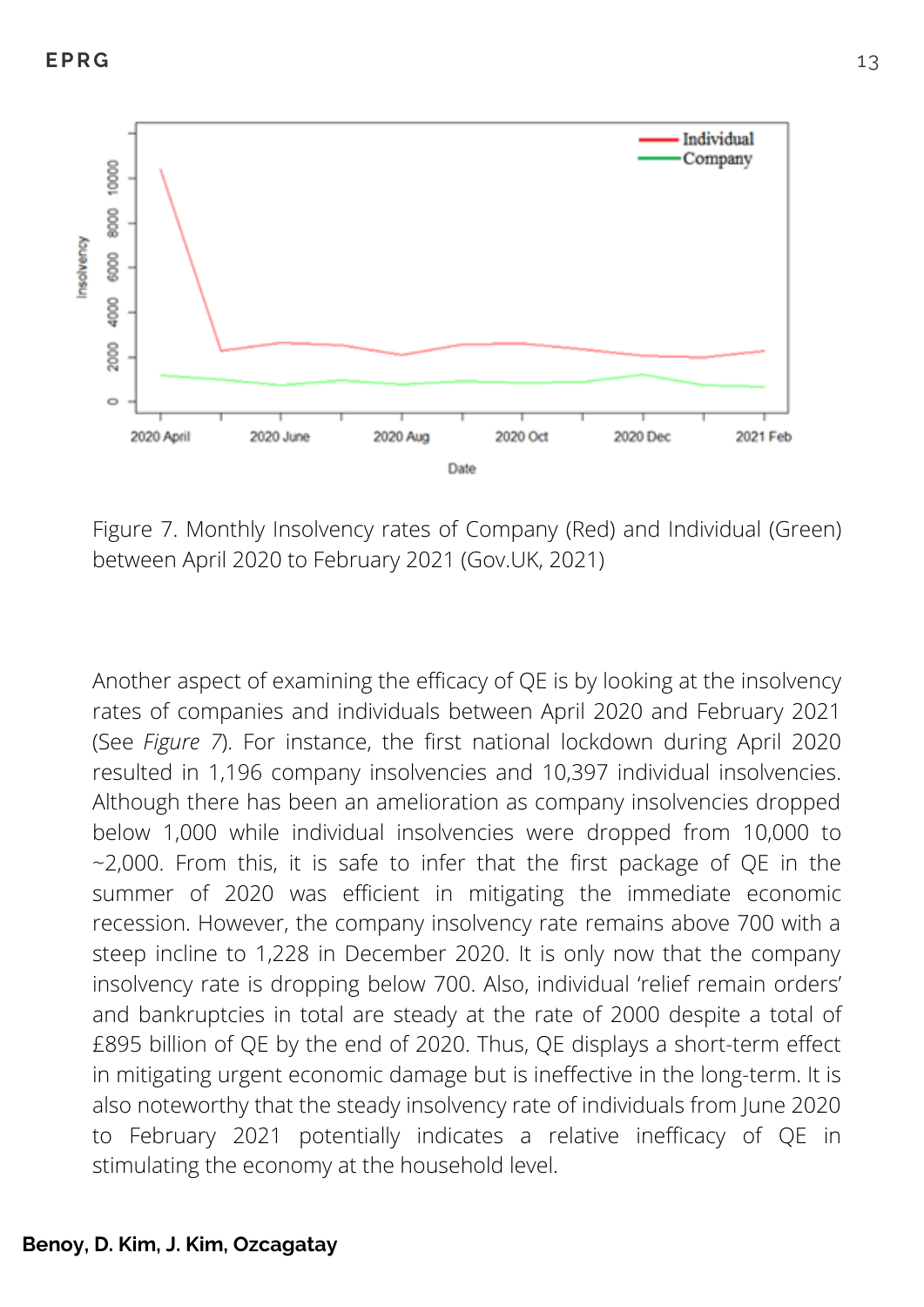There are three explanations for its relative effectiveness. First, the money supply was seen to be independent of economic growth due to the rule of inflation (Deleidi and Mazzucato, 2018). Second, QE assumes that reserves are a cause of commercial banks' lending activity, but reserves are a consequence of lending. Finally, Deleidi (2018) points out that different stakeholders react differently to the changes in interest rates. Households utilize credit for the purchase of goods or houses and are thus sensitive to changes in interest rates while firms determine their expenditure based on actual/expected aggregate demand and future growth opportunities rather than interest rates (Mazzucato, 2016).

Ultimately, it is important to remember that, unlike the Great Recession, every industry and sector is instigated by the economic fallout inflicted by Covid and subsequent national lockdowns. There is evidence of a short-term efficiency of QE in stimulating the economy but the question of its long-term efficacy regardless of status and wealth remains.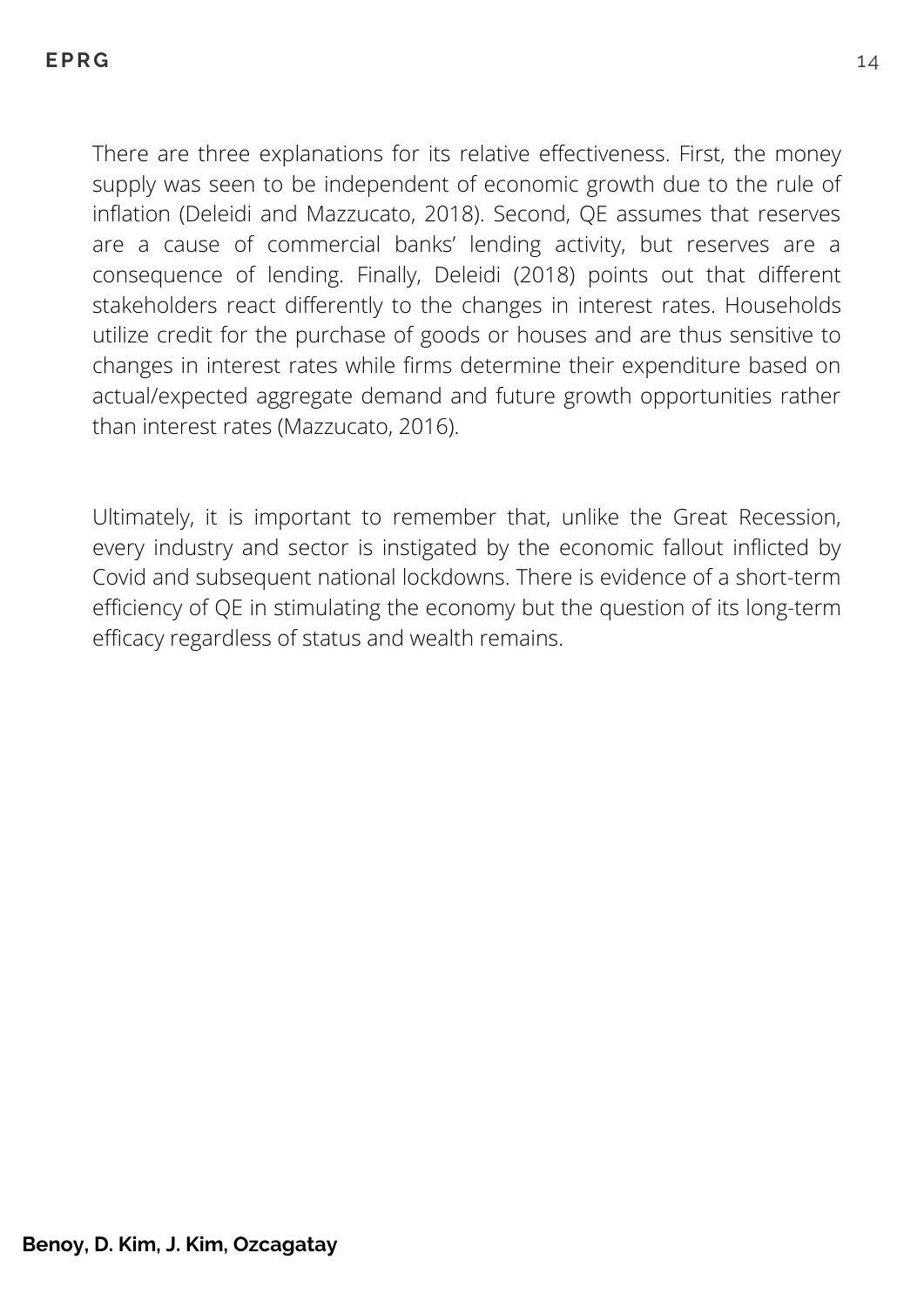# 3.2. Reducing the Base Rate, and Negative Interest Rate Policy

Prior to the advent of Quantitative Easing, conventional monetary policy in Britain centred on manipulation of the base rate. This is the rate at which interest is earned on commercial banks' deposits at the Bank of England and the rate at which these institutions borrow from the Bank of England. Ceteris paribus, a fall in the base rate leads to a fall in the interest rates set by commercial banks for households and businesses (Tenreyro 2021). It is through this transmission mechanism that the central bank can effect change in the economy.

In response to the Great Recession, the Bank of England enacted this exact policy, cutting the base rate seven times from 5.25% in April of 2008 to 0.5% by March 2009 (Bank of England 2021). The transmission mechanism proved effective. The Bank of England found that the effective interest rate on household loans, deposits and mortgages all fell significantly (Tenreyro 2021). With lower costs of borrowing, and lower monetary incentive to save, consumers and firms will have been more likely to spend, driving up consumption and investment in the economy. Haldane (2018) assessed that without this monetary intervention, alongside QE, the economy would have been about 8% smaller and unemployment around 4% higher, exacerbating the recession.

The success of the policy suggests that it would be worth repeating in 2021. However, the Bank of England has left themselves unable to do so. They have maintained interest rates below 1% for the full period between the two recessions and two further falls in the base rate in March 2020, in response to the onset of the recession, has left it at a historical low of just 0.1% (Bank of England 2021). For any further significant reduction capable of providing stimulus, the bank must go negative.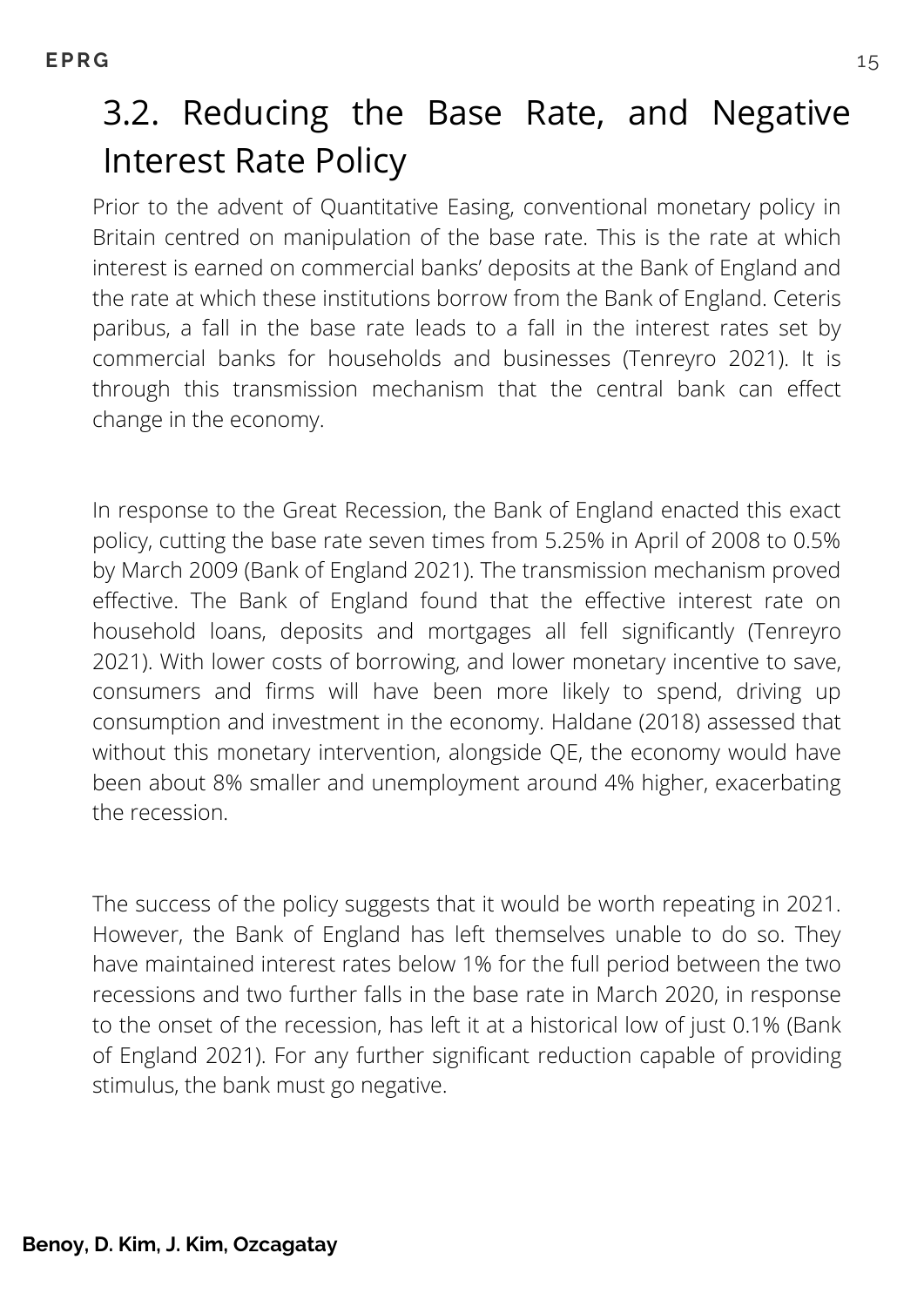Under NIRP, or Negative Interest Rate Policy, banks would pay interest charges on their reserves at the central bank. Whilst this may be novel in Britain, it has been implemented by five other central banks over the last decade. In order of implementation, these have been the central banks of Denmark, the Eurozone, Switzerland, Sweden and Japan (Tenreyro 2021). This provides ample evidence for accessing its viability.

The initial concern with NIRP is that monetary policy, in theory, would break down below the supposed Zero Lower Bound of a 0% base rate. The theory suggests that as savers have the alternative to simply hoard their savings, banks will be unable to pass on a negative base rate onto deposits without mass withdrawals. Some evidence from the Eurozone would corroborate the first part of the theory with the amount of physical cash in vaults and safes increasing by 57%, five years after the ECB first went negative (Arnold 2019). There is also evidence for the second part of the theory with household deposit rates in countries under NIRP largely bottoming out close to zero rather than becoming negative along with the base rate (Tenreyro 2021). This implies commercial bank reluctance to transmit negative rates onto savers, reducing the effectiveness of the policy in influencing the economy.

However, banks have found it much easier to apply negative rates to corporate deposits with 20% of Eurozone corporate deposits now having negative rates applied five years after the start of NIRP (Altavilla et al. 2019). The ability for banks to pass on these negative rates, especially to corporations, despite the threat of withdrawals, has been theorised to be due to the costs associated with storing large amounts of savings outside of banks (Tenreyro 2021) and concerns that small firms have about jeopardising their relationships with banks if they close their accounts (Altavilla et al. 2019). This suggests that reducing the base rate below zero remains effective as it can be relayed, to a degree, onto market agents.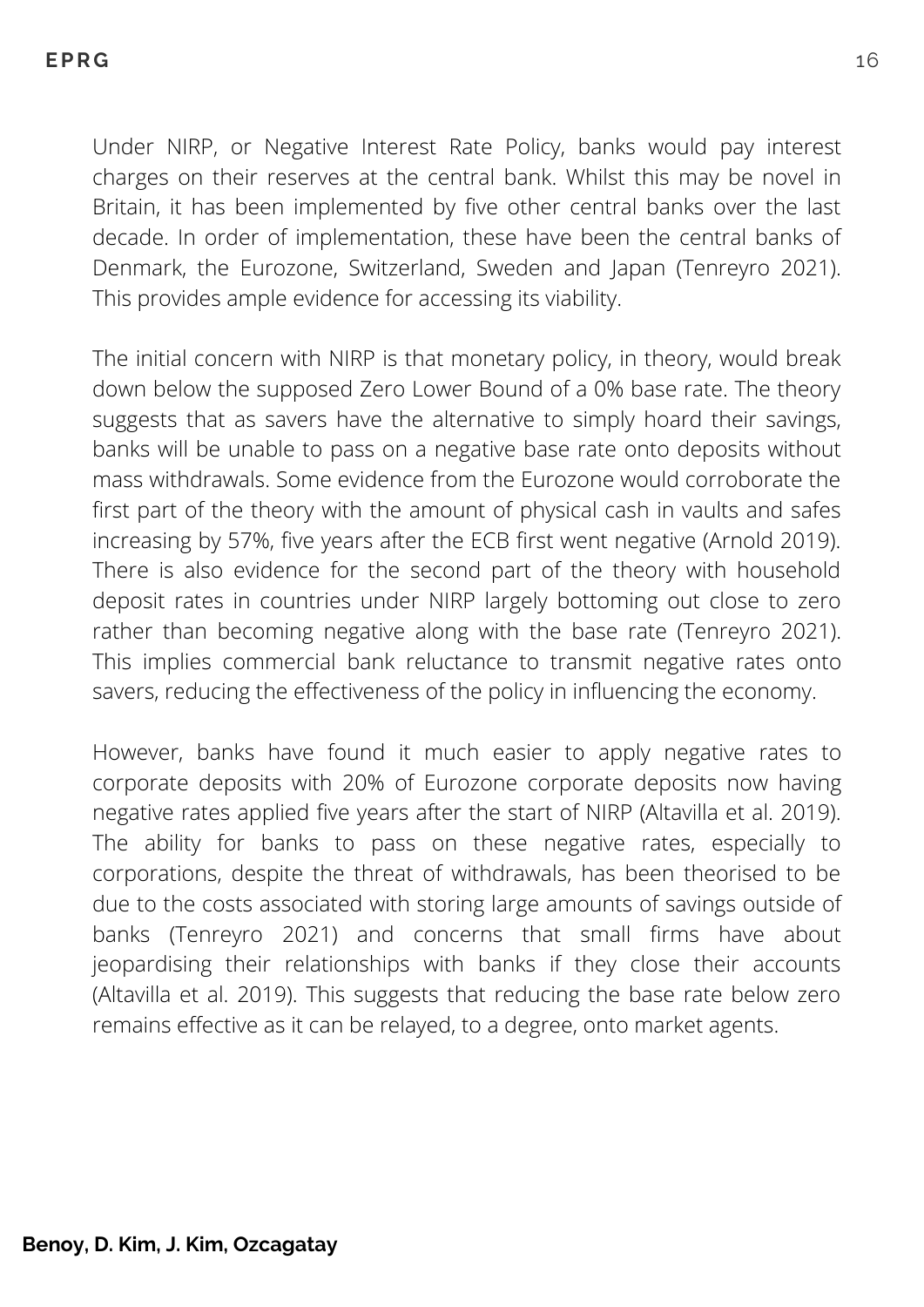Whilst the Zero Lower Bound may be disproven in practise, there is concern that there is an effective lower bound for interest rates at the point at which expansionary monetary policy becomes contractionary. Brunnermeier and Koby (2020) refer to this as the 'Reversal Interest Rate'. This is the point at which the cost of central bank reserves, combined with the difficultly of passing negative deposit rates smoothly onto households and firms, reduces banks' profits and thus the ability for banks to lend. This reduces the loan supply and thus constricts capital investment and consumer spending reliant on credit.

Yet in practise this rate has not yet been reached by any of the central banks pursuing NIRP. Whilst Tenreyro (2021) has found evidence that there has been a reduction in banks' net interest income under NIRP, there is little evidence that overall bank profits have declined. This is likely due to the economic stimulus of NIRP generating increased revenue for banks, making up for the cost of central bank reserves. Indeed, the Eurozone has instead seen increased bank lending, as the conventional theory behind reducing the bank rate would dictate. In the Eurozone, which has had its negative base rate increase gradually from -0.1% in 2014 to -0.5% from 2019, bank lending in 2020 was 12% higher for households and 3% higher for corporations than before the NIRP began (Milne and Arnold 2020).

Brunnermeier and Koby (2020) corroborate the notion that the ECB has yet to reach the Reversal Rate, estimating it to be close to -1% for the Eurozone. It thus seems plausible that the Reversal Rate for the British economy lies lower than 0% as well. This suggests that reducing the base rate below zero would largely function as a conventional reduction in the base rate, providing stimulus and expanding the economy much like the 4.75 percentage point reduction did during the Great Recession.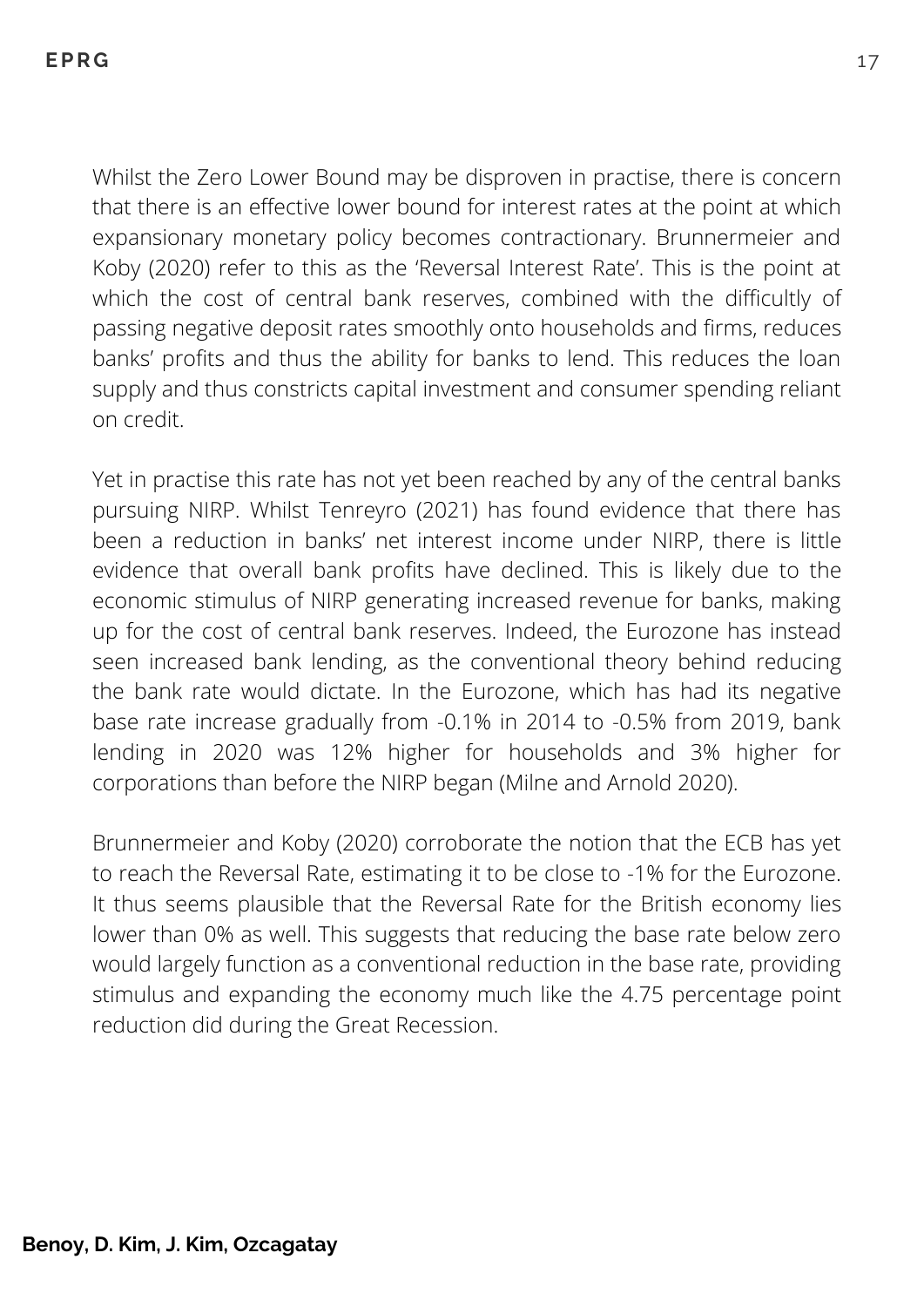One such conventional mode of stimulus from a base rate reduction is cheaper credit. Whilst there has been little evidence of banks offering negative interest loans and mortgages, the transmission mechanism for loans has been shown to function as normal, albeit at a reduced rate. Indeed, in Denmark, Krogstrup et al. (2020) found that a reduction in the base rate by 1% below the 0% threshold would lead to a reduction in average commercial bank lending interest rates of around 0.35 percentage points within three months. This is compared to around a 0.7 percentage point reduction from a 1% fall in the base rate, whilst in positive territory.

Regardless, the cost of credit falls. In Germany, the average net borrower has saved around 2000 Euros per year since the implementation of NIRP (Schnabel 2020). These reductions in the cost of borrowing make it more affordable for firms and consumers to take on credit, increasing their spending and thus stimulating the economy. This would be a uniquely beneficial channel for the British economy as UK households have more debt and a greater proportion of short-term fixed-rate, and floating-rate mortgages compared with many European countries (Tenreyro 2021). By reducing interest payments in this way, borrowers would thus benefit more quickly than those in comparative European countries, providing them with more immediate disposable income with which to spend and stimulate the economy.

In addition to the conventional stimulus effects of base rate reduction, there may also be a novel corporate channel as negative rates on corporate deposits have been shown to be an effective tool to increase capital investment. Abildgren and Kuchler (2020) found that in a survey of 45,000 Danish firms from 2014 to 2018, those firms who experienced negative deposit rates, after two years, had increased employment by around 3 percentage points more than those firms which had not experienced negative rates. The investment ratio of these firms was also higher by an average of 0.5 percentage points. Altavilla et al. (2019) found a similar trend of increased investment by high-liquidity Eurozone firms facing negative deposit rates and found that this had a larger effect on investment than cheaper credit.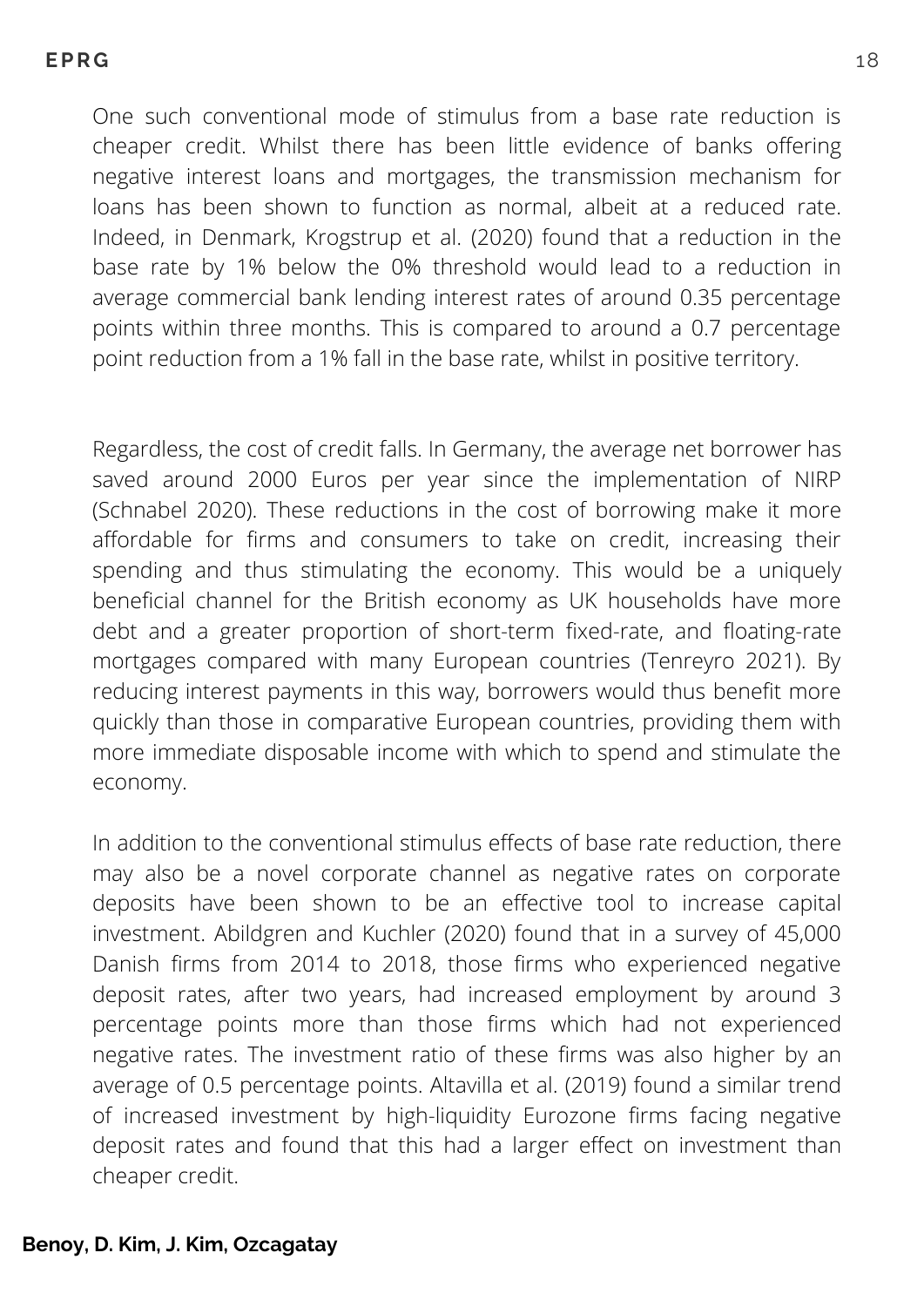One such conventional mode of stimulus from a base rate reduction is cheaper credit. Whilst there has been little evidence of banks offering negative interest loans and mortgages, the transmission mechanism for loans has been shown to function as normal, albeit at a reduced rate. Indeed, in Denmark, Krogstrup et al. (2020) found that a reduction in the base rate by 1% below the 0% threshold would lead to a reduction in average commercial bank lending interest rates of around 0.35 percentage points within three months. This is compared to around a 0.7 percentage point reduction from a 1% fall in the base rate, whilst in positive territory.

Regardless, the cost of credit falls. In Germany, the average net borrower has saved around 2000 Euros per year since the implementation of NIRP (Schnabel 2020). These reductions in the cost of borrowing make it more affordable for firms and consumers to take on credit, increasing their spending and thus stimulating the economy. This would be a uniquely beneficial channel for the British economy as UK households have more debt and a greater proportion of short-term fixed-rate, and floating-rate mortgages compared with many European countries (Tenreyro 2021). By reducing interest payments in this way, borrowers would thus benefit more quickly than those in comparative European countries, providing them with more immediate disposable income with which to spend and stimulate the economy.

In addition to the conventional stimulus effects of base rate reduction, there may also be a novel corporate channel as negative rates on corporate deposits have been shown to be an effective tool to increase capital investment. Abildgren and Kuchler (2020) found that in a survey of 45,000 Danish firms from 2014 to 2018, those firms who experienced negative deposit rates, after two years, had increased employment by around 3 percentage points more than those firms which had not experienced negative rates. The investment ratio of these firms was also higher by an average of 0.5 percentage points. Altavilla et al. (2019) found a similar trend of increased investment by high-liquidity Eurozone firms facing negative deposit rates and found that this had a larger effect on investment than cheaper credit.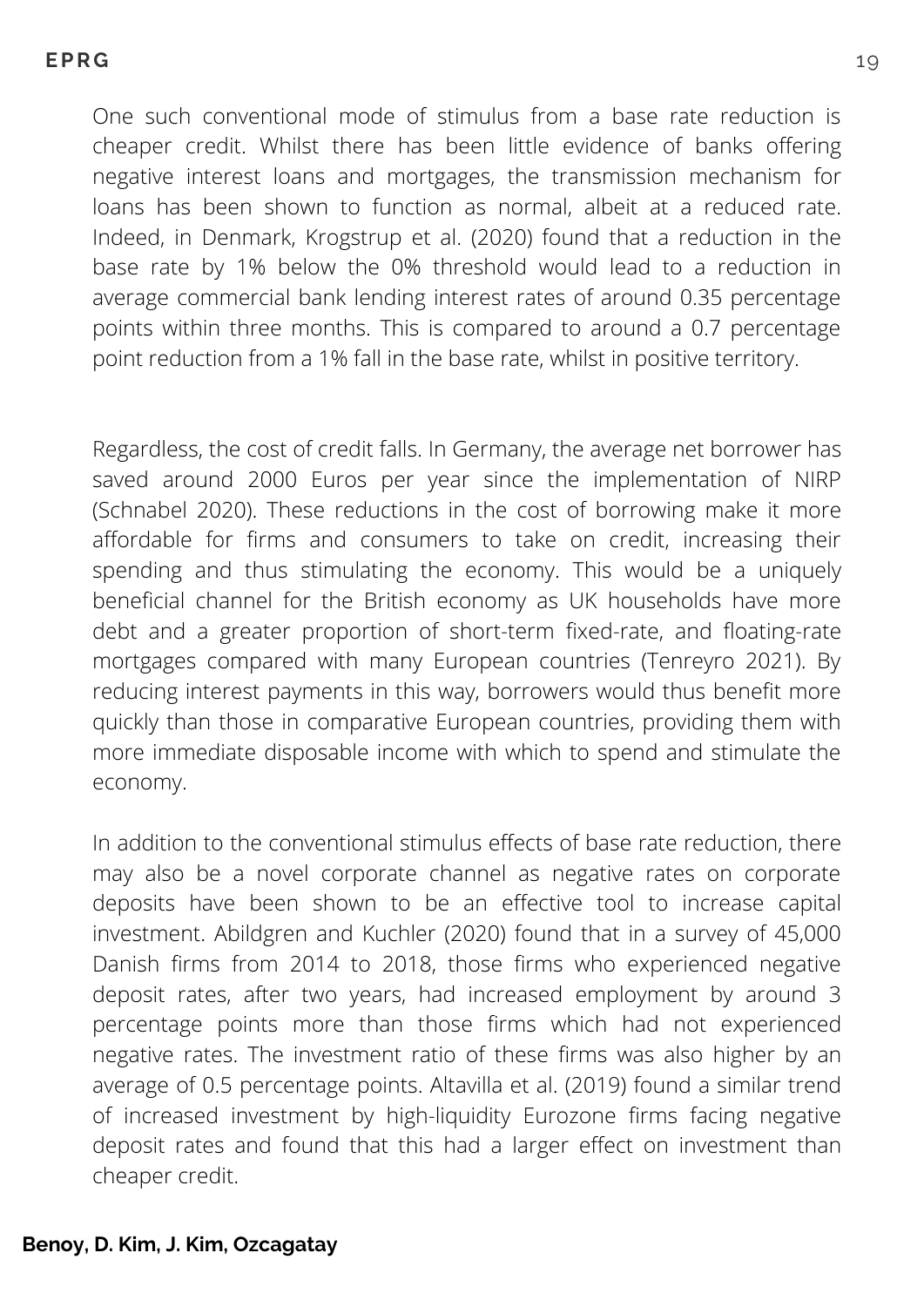Some explanations for this are offered by Abildgren and Kuchler (2020) who argue that by applying negative interest rates on corporate deposits, firms re-evaluate whether they have excess liquidity, particularly because it will now cost them through deposit charges. It may also increase their appetite for risk, increasing their chance of engaging in capital investment or hiring workers, in aid of potentially positive returns.

This will be particularly beneficial in the UK in 2021 as the Monetary Policy Committee (2021) found that firms had accumulated excess savings of close to £100 billion between March and December 2020 due to postponed investment. This total 'stored stimulus' is likely to grow further in the first third of 2021 due to the renewed lockdown. By applying negative deposit rates banks may be able to prompt firms to spend this cash more quickly and assist in the economic recovery.

Ultimately, evidence suggests that as long as the negative interest rate is above the 'reversal rate', reducing the base rate below zero will continue to expand the economy as a normal reduction would. Thus, reducing the base rate to a few tenths of a percentage point below zero is a viable strategy to stimulate the British economy and aid the recovery.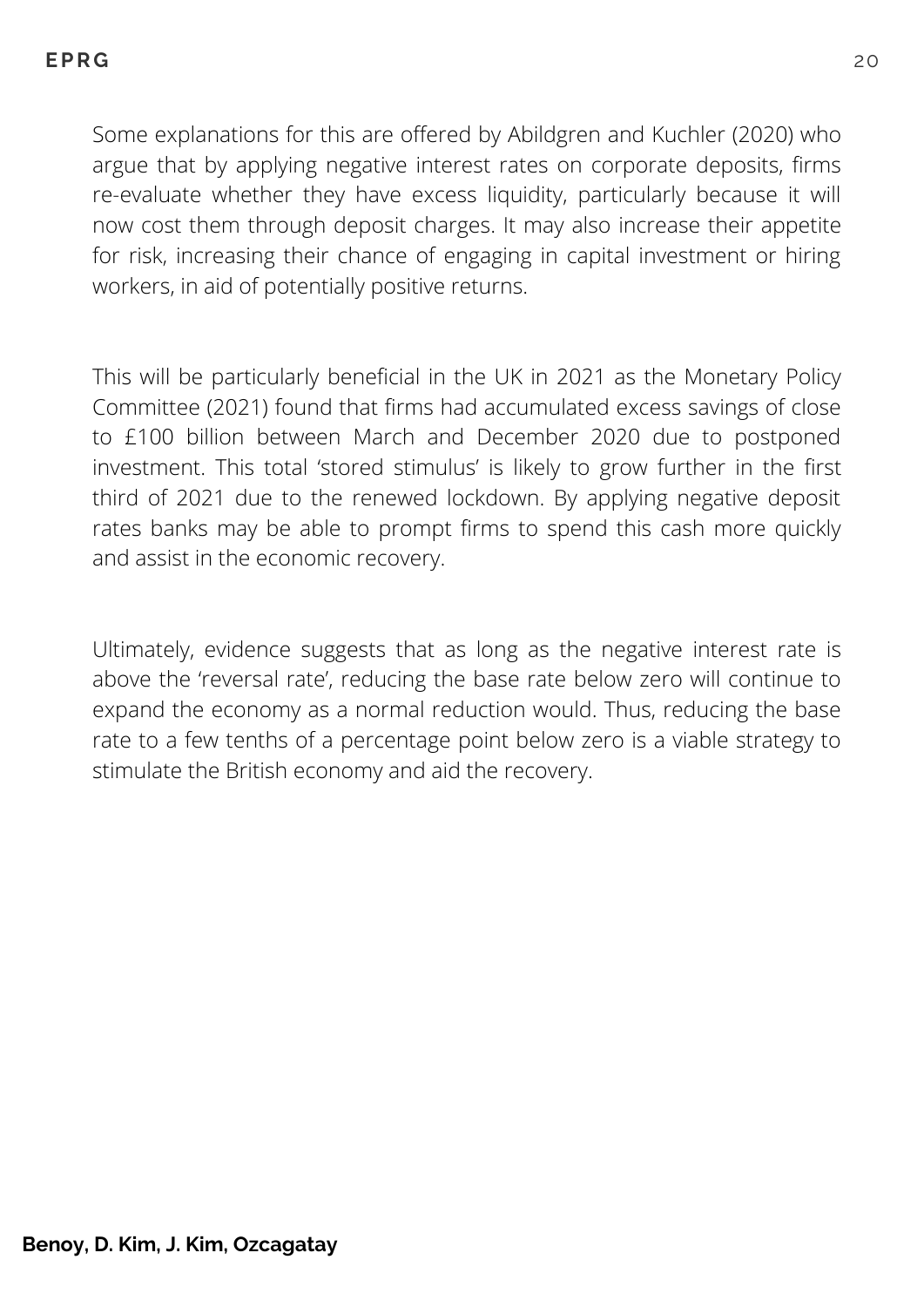# 3.3. Fiscal Stimulus Measures

This essay will cover the fiscal stimulus measures that were implemented in response to the Great Recession and ascertain whether they could be equally effective in aid of the recovery from the Covid-19 recession.

The signature piece of fiscal stimulus in response to the Great Recession was the £500 billion bank rescue package which included bailing out banks like The Royal Bank of Scotland and Lloyds TSB (Swaine, 2008). This helped to prevent the collapse of the financial sector in the UK, which would have exacerbated the recession.

However, this form of fiscal stimulus would be less relevant in response to the current economic climate. This is because the risk to the financial sector is more likely to come from failing businesses than exposure to risky exotic assets like Sub-Prime mortgages (GlobalData 2020). This suggests that a better way to support the financial sector and thus the economy as a whole is through measures to support consumer spending, and ensure firms don't go bust.

Other measures used in response to the Great Recession were a cut in VAT from 17.5% to 15% along with a £145 tax cut for basic rate taxpayers (Chirakijja et al. 2009). Looking back at the economic recovery it can be argued that these were effective policy measures as at the height of the recession there were demand side issues due to the lack of consumer confidence. Indeed, the Consumer Confidence Index fell by 5 points from January 2008 to January 2009 (OECD 2021). Blundell et al. (2020) suggest that the VAT reduction and tax cuts helped stimulate greater consumer spending in the economy which aided retail sales and thus the recovery.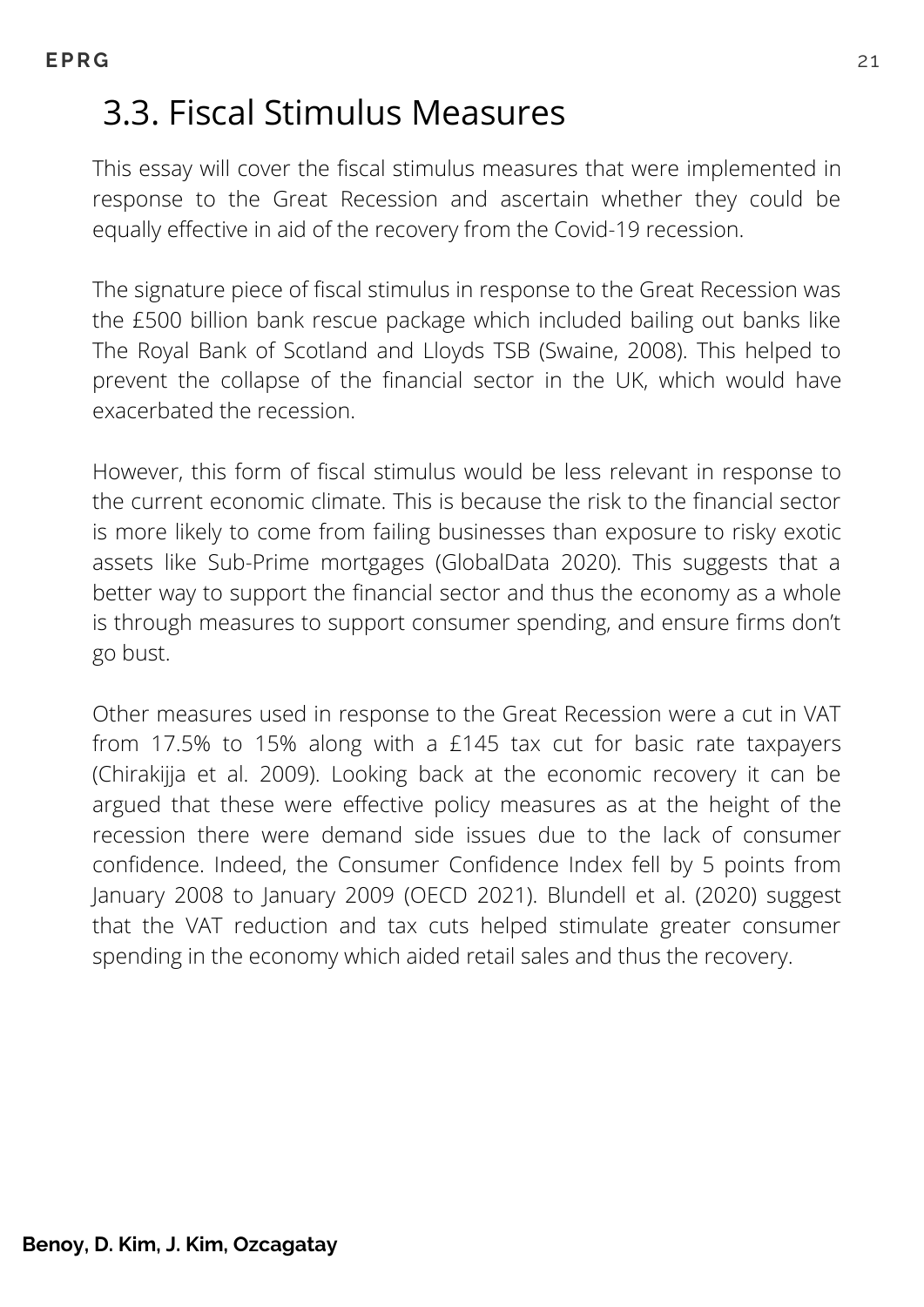These stimulus measures would be more viable than bank bailouts during the current crisis. Indeed, the government has already implemented some of these measures with VAT reductions targeting tourism, the hospitality sector and medical supplies (KPMG 2020). Further policies such as these would help to stimulate greater consumption in the economy as people are left with greater disposable incomes. The tax cuts would be particularly beneficial as they target low-income households who have a greater marginal propensity to consume which would mean the money would enter the economy at a relatively greater rate than measures targeted at middle or high-income households.

A major concern with fiscal stimulus measures are the cost, which, exacerbated by the recession cutting tax revenue, contributes significantly to the national debt. By the end of 2020, the budget deficit had already hit a monumental £270bn (Elliott 2021) which will only be made worse by further expensive fiscal stimulus measures. Yet, Pardington (2020) suggests that substantial government spending in this recession has been necessary as the alternative would have been mass unemployment and deep scarring of the economy which would have caused long-term detriment to government finances. Indeed, during the recovery for the Great Recession, focus of government shifted from fiscal stimulus to balancing the budget as the Coalition government came to power. Whilst this resulted in decreasing subsequent budget deficits, it prolonged the recovery period, discrediting a repeat of austerity in the current recovery.

.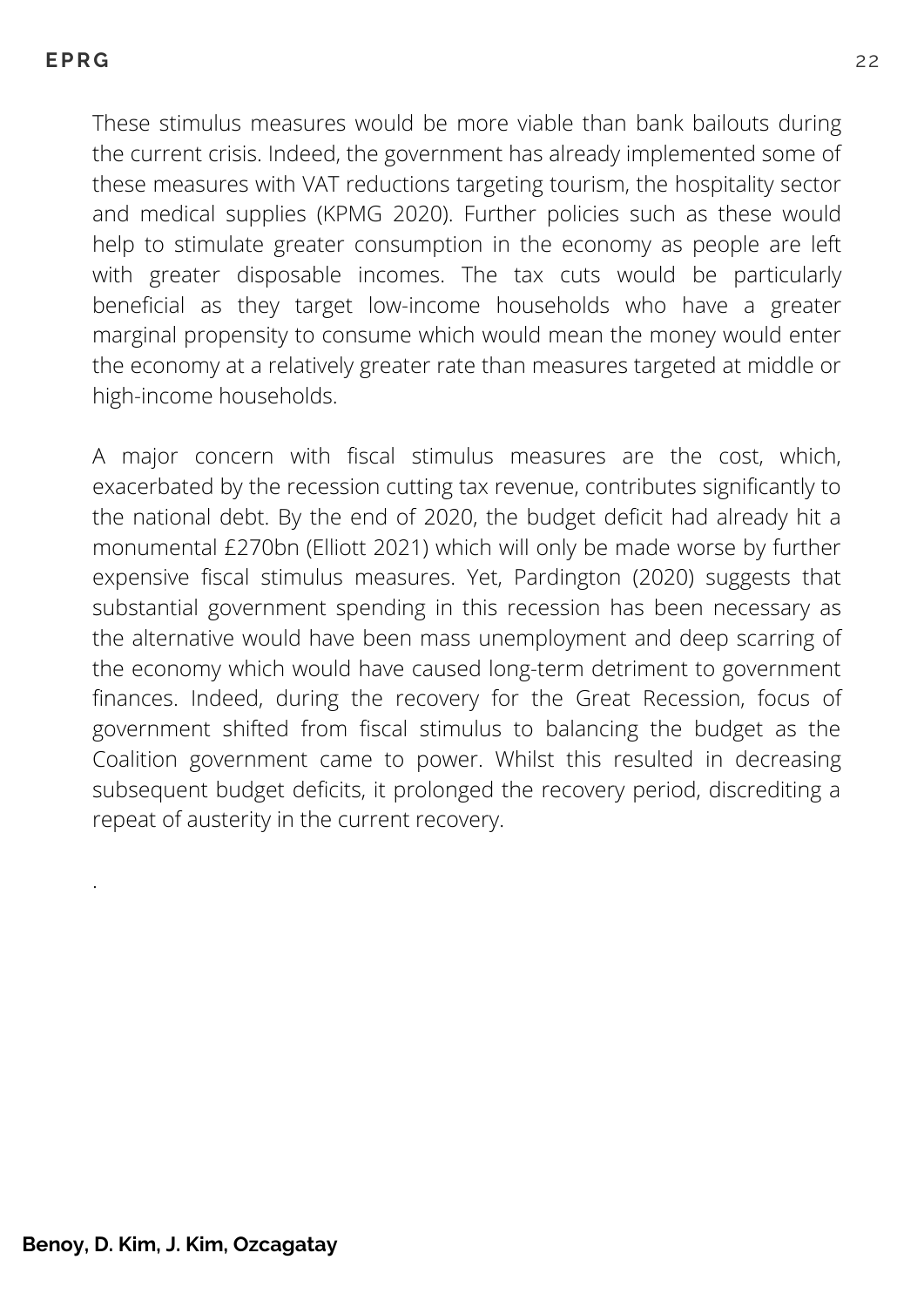Yet, there may not be need for such large injections of money into the economy, and the debt that comes with that, as there is a large degree of 'stored stimulus' waiting to be tapped into in the form of household savings. A poll of 10,000 consumers by LCP (2021) found that spending on transport, holidays, clothes, hobbies and eating out had all fallen sharply over the last year. This is likely due to repeated lockdowns, the rise in teleworking, Covid-19 health concerns discouraging consumers from traditional in-person consumption and concerns about potential unemployment. This has contributed to a substantial rise in household savings, predominantly in middle and high income households (Bank of England 2020). Indeed, the Monetary Policy Committee (2021) found that households had accumulated savings of over £125 billion in excess of what might otherwise have been the case with further rises in savings expected during the remaining months of lockdown. This is in comparison to the fact that between 2012 and 2019 the highest amount of equivalent savings accumulated over any nine-month period was around £25 billion (MPC 2021)

As a result, the economy has a unique and substantial store of cash which would provide much needed stimulus to the economy without any cost to the tax-payer. Yet, the Monetary Policy Committee (2021), despite record low interest rates, expects only 5% of these savings to be spent over the next few years, with most remaining in savings accounts. If the government is going to tap into this stimulus, they may will need to intervene with fiscal policies. These could range from another round of Eat Out to Help Out, incentivising outdoor dining, or something harsher like a 'use-it-or-lose-it' wealth tax.

Overall, the fiscal stimulus measures implemented by the government after the Great Recession would be somewhat viable in aid of the current recovery. Although the financial sector is in less need of support, tax and VAT cuts would help to stimulate demand in the economy. Ultimately, large rounds of fiscal stimulus measures may not be necessary if the government can only tap into the 'stored stimulus' resting in the nation's savings' accounts.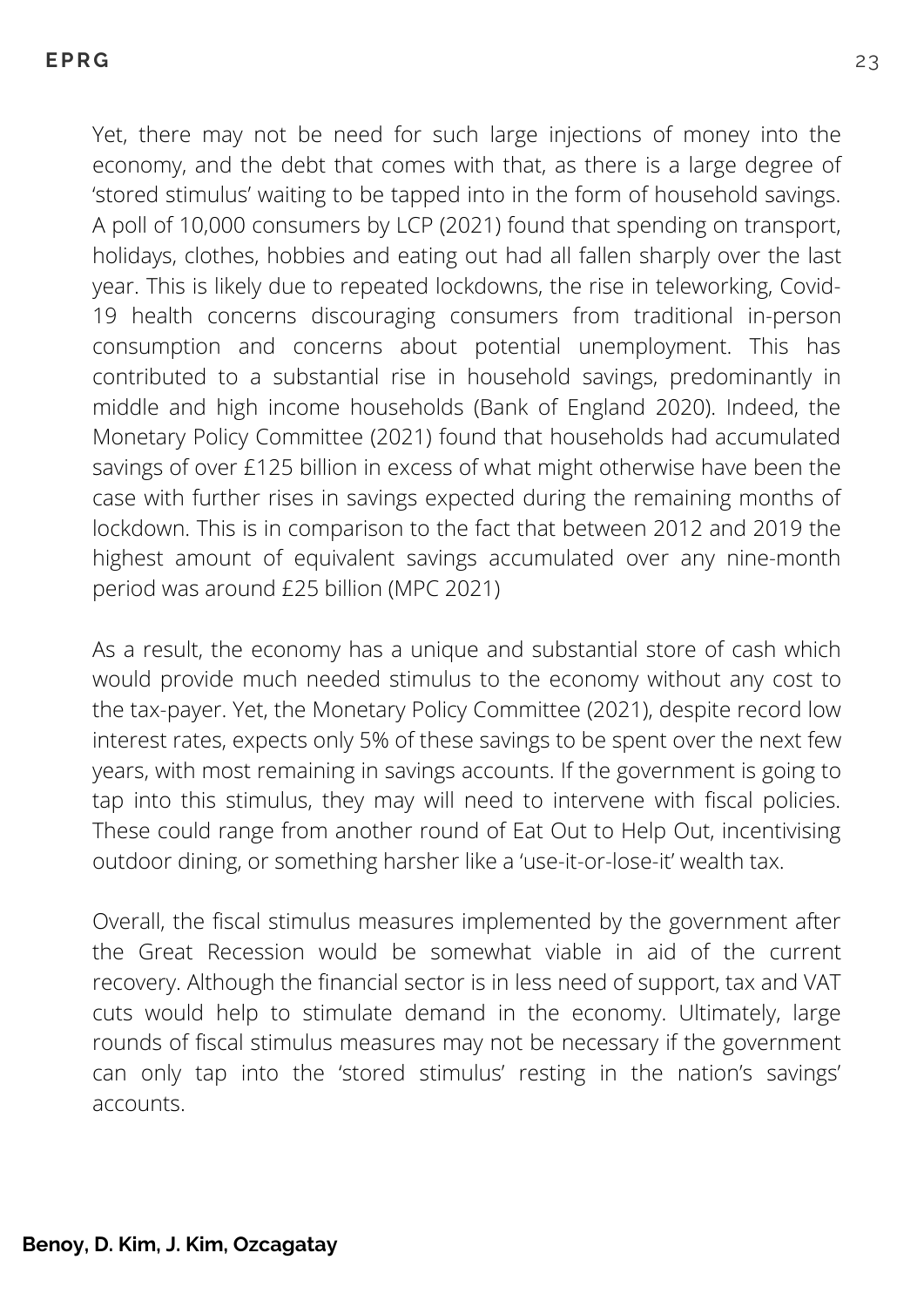# 3.4. Unemployment Benefits

This essay will focus on the automatic stabilisers, specifically those related to unemployment benefits, carried out by the UK government to combat high unemployment rates after the Great Recession. The section will address the importance of such actions and assess their viability to aid the current recovery.





The above figure is the seasonally adjusted historic unemployment rate in the UK during the past 25 years measured every quarter (Office for National Statistics, 2021). As illustrated above, the number hit its peak most recently in 2012, the cause of which could be traced back to the 2008 financial crisis.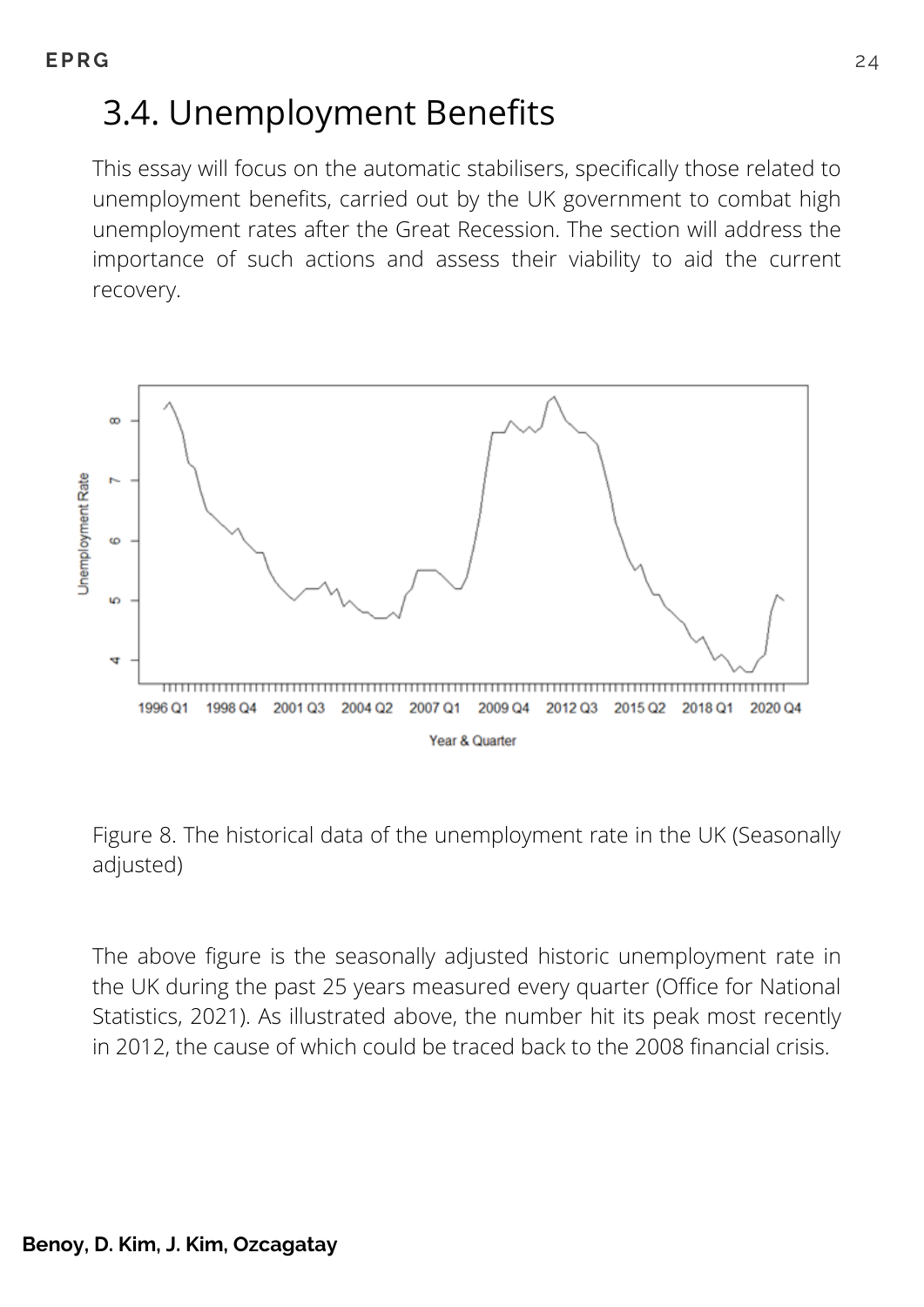In response to the potential and actual rise of unemployment, the government implemented numerous benefits for individuals who were economically affected by the crisis. Webb et al. (2011) explains that the policies can be categorized into four sections: Pre-Action Protocols, Financial Assistance, Mortgage Rescue Schemes and Aid for Small Businesses.

The first type of policy were Pre-Action protocols. These were the first service an individual was recommended to receive. This was mostly consisted of financial advice, promoting communications with property owner or banks, and other none financially related support.

The second type of policy were financial assistance. Financial assistance consisted of numerous aid packages, such as Income Support, Incomebased Jobseekers' Allowance or Pension Credit. These policies only covered mortgage interest payments and were subject to loan caps. Moreover, there was a certain waiting period to receive actual support. To increase the fluidity of assistance, the administration reformed aids to better reflect the value of properties and reduced the waiting period from 39 weeks to 13 weeks.

The next type of policy involved rent breaks and mortgage support schemes, with support occurring in three ways, the first being shared equity to help house holders who need assistance in mortgage payments, shared ownership to help those with larger financial gaps but who can contribute monthly payments, and the last being available for those who have the least chance of sustaining a mortgage. These systems were put in place for 6000 homeowners over the course of 2 years. However, access was restricted for those who had a reckless history of borrowing, with savings over £ 16,000, those with second properties, and recipients of SMI or mortgage rescue assistance.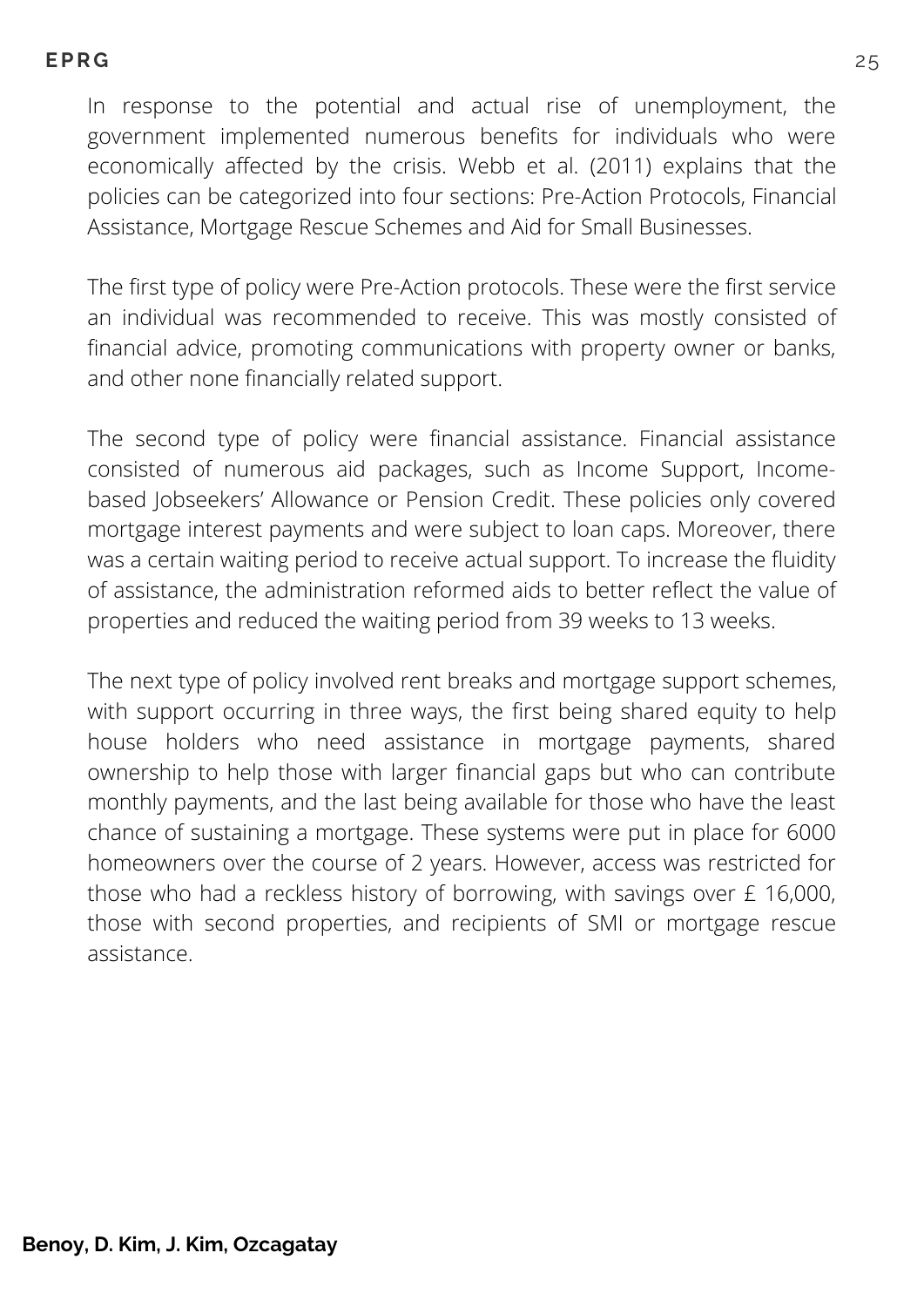The final type of policy was targeted towards small businesses. These included three main schemes: Enterprise Finance Guarantee, Working Capital Guarantee, and the Capital for Enterprise Fund. The Enterprise Finance Guarantee was available for business with under £25 million turnovers, and were repayable over the course of 10 years, and were available only via banks. The Working Capital Guarantee excluded small firms and was made to sustain the level of existing and increased lending, with this scheme also being accessible only via banks. Capital for Enterprise fund allowed companies in all sectors, excluding agricultural to sell debt for shares of the company. Moreover, the government allowed delayed payment of taxes with a net of £1.5 billion for businesses with financial difficulties.

Rodriguez (2015) claims that these policies allowed the government to reinforce the flexibility of the labour market with the use of extended trial periods for newly signed contracts and reductions in the length of the consultation period for redundancies. Moreover, the New Enterprise Allowance, opened new opportunities in terms of employment and the increment of the minimum wage proved to be effective contrary to the popular belief that it would disrupt the market and worsen the unemployment rate. Later the Administration would go on to create the Universal Credit, which increased efficiencies and eliminated the bureaucratic lag that comes with applying for benefits.



Figure 9. JSA Claimant court counts

**Benoy, D. Kim, J. Kim, Ozcagatay**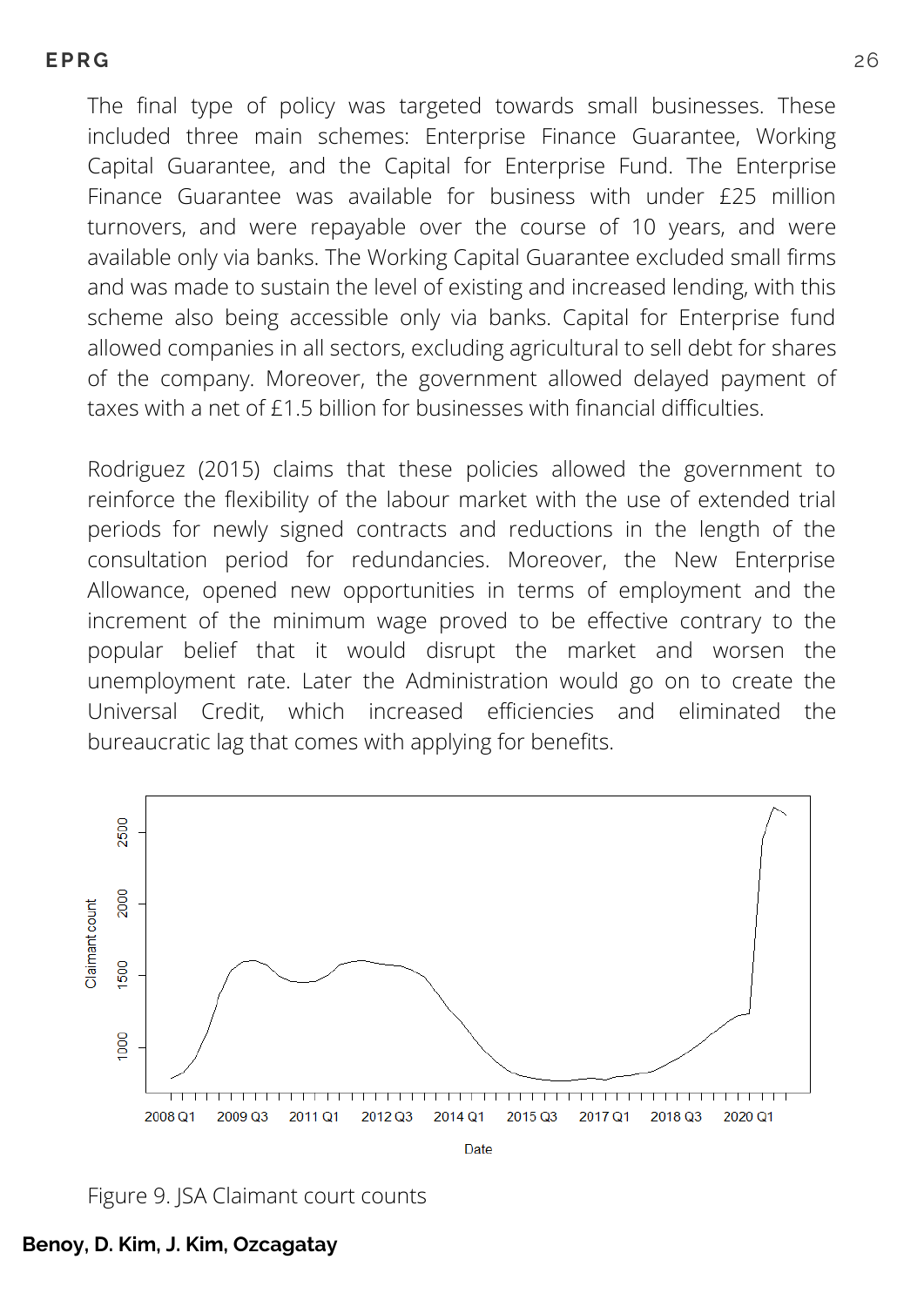The above figure from the Office for national statistics (2021) portrays how many claims for JSA was made since 2008 measured by quarter. As shown above the number of claims showed an even steeper increase than it did during post '08 recession. This suggests and highlights the importance of policy implementation to address the influence of the increasing trend.

Furthermore, as the importance of unemployment benefits in mitigating the recession and aiding the recovery depends on the magnitude of unemployment, the investigation utilised an ARIMA model with order (2, 1, 0) to forecast the rise in unemployment. This model was fitted with the data from figure 8. Using this model, a forecast was made to predict how the unemployment rate would change in the next 10 quarters.

|     | Point Forecast Lo 80 |                                              | Hi 80 | Lo 95 |          |
|-----|----------------------|----------------------------------------------|-------|-------|----------|
| 102 |                      | 5.014412 4.771102 5.257722 4.642302 5.386522 |       |       |          |
| 103 |                      | 5.001439 4.576525 5.426352 4.351590          |       |       | 5.651288 |
| 104 |                      | 4.998604 4.386628 5.610580 4.062668 5.934541 |       |       |          |
| 105 |                      | 4.994890 4.204425 5.785356 3.785978 6.203803 |       |       |          |
| 106 |                      | 4.992743 4.033256 5.952230 3.525334 6.460152 |       |       |          |
| 107 |                      | 4.991103 3.872950 6.109255 3.281035 6.701170 |       |       |          |
| 108 |                      | 4.989982 3.723100 6.256865 3.052453 6.927512 |       |       |          |
| 109 |                      | 4.989184 3.582807 6.395560 2.838316 7.140051 |       |       |          |
| 110 |                      | 4.988624 3.451131 6.526117 2.637232 7.340016 |       |       |          |
| 111 | 4.988229             | 3.327139 6.649319 2.447810 7.528647          |       |       |          |

Figure 10. Unemployment rate forecast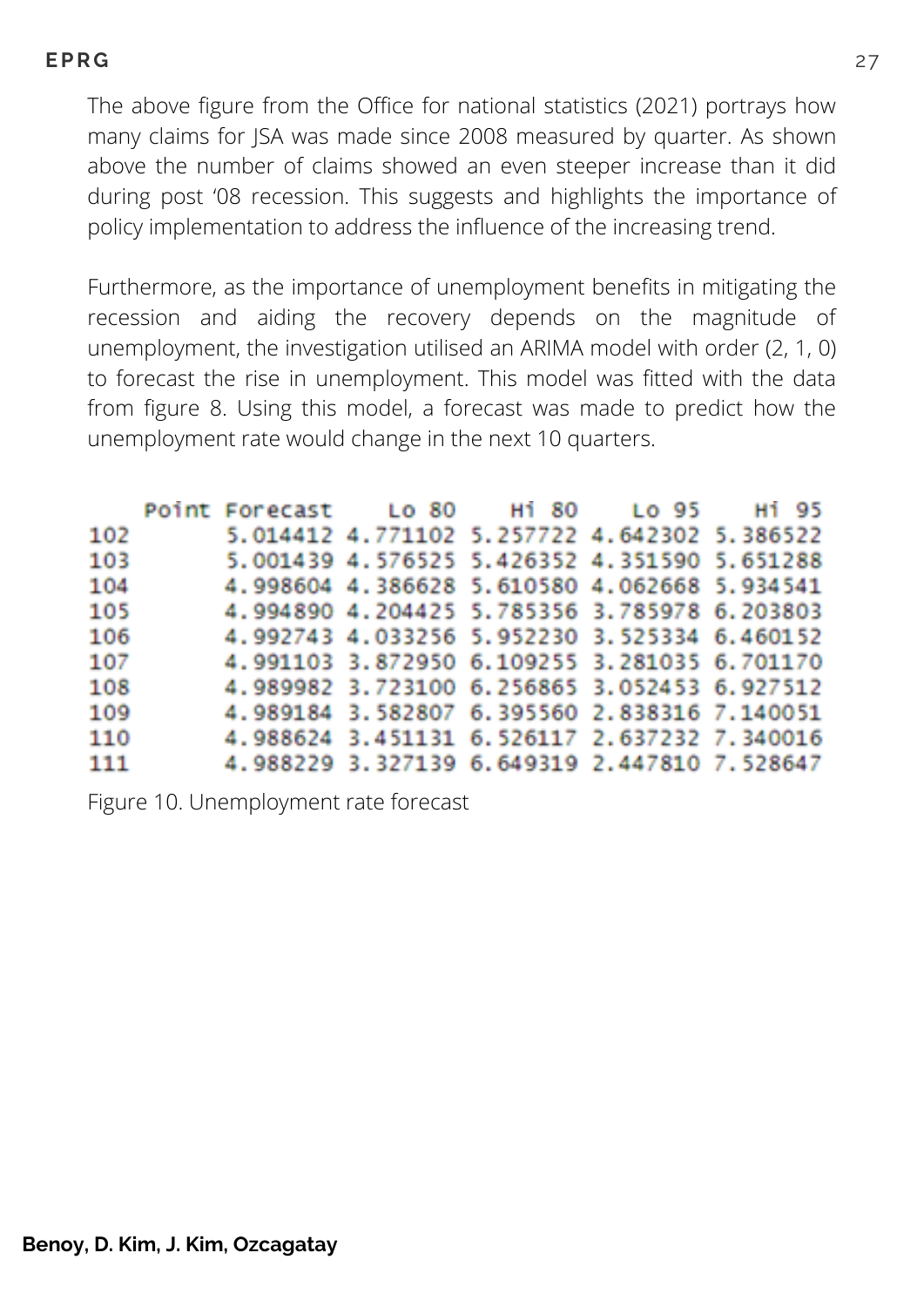The point 102 in the above figure represents the Q2 of 2021, while point 103 representing Q3 of 2021 and so on. Since this analysis was done purely using the unemployment data, the actual values may differ depending on vaccinations and governmental policies. In other words, this analysis is only accurate under the assumption that the situation will not vary far from the current circumstances (e.g., vaccination rollouts, furlough schemes, etc). Thus, the 80% and 95% confidence intervals shown in the 3rd, 4th, 5th and 6th columns are a more optimal statistic of interest. The Lo 80, and Lo 95 represent the lower bound for 80% and 95% confidence intervals, while the Hi 80, Hi 95 represents the higher bound for 80% and 95% confidence intervals. Additionally, the variance of the forecasts increases as the time point increases, meaning the confidence interval will become larger, thus less accurate. According to Williams-Grut, the unemployment rate is expected to reach its peak at 6.5% upon the suspension of the furlough scheme (Williams-Grut, 2021). Moreover, with the furlough scheme planned to end in late September (Q4 of 2021), this statistic should be expected at points 105, 106 and 107, which is included within its interval given above.

Therefore, it is safe to assume that the unemployment rate will continue to show an increasing trend and as a response, the administration has introduced numerous policies to protect those who have been financially hit by the pandemic. Parallel to policies imposed during and after the Great Recession, these new measures can be categorized into two aspects: Support for those who have been unemployed and renters, and support for houseowners and landlords.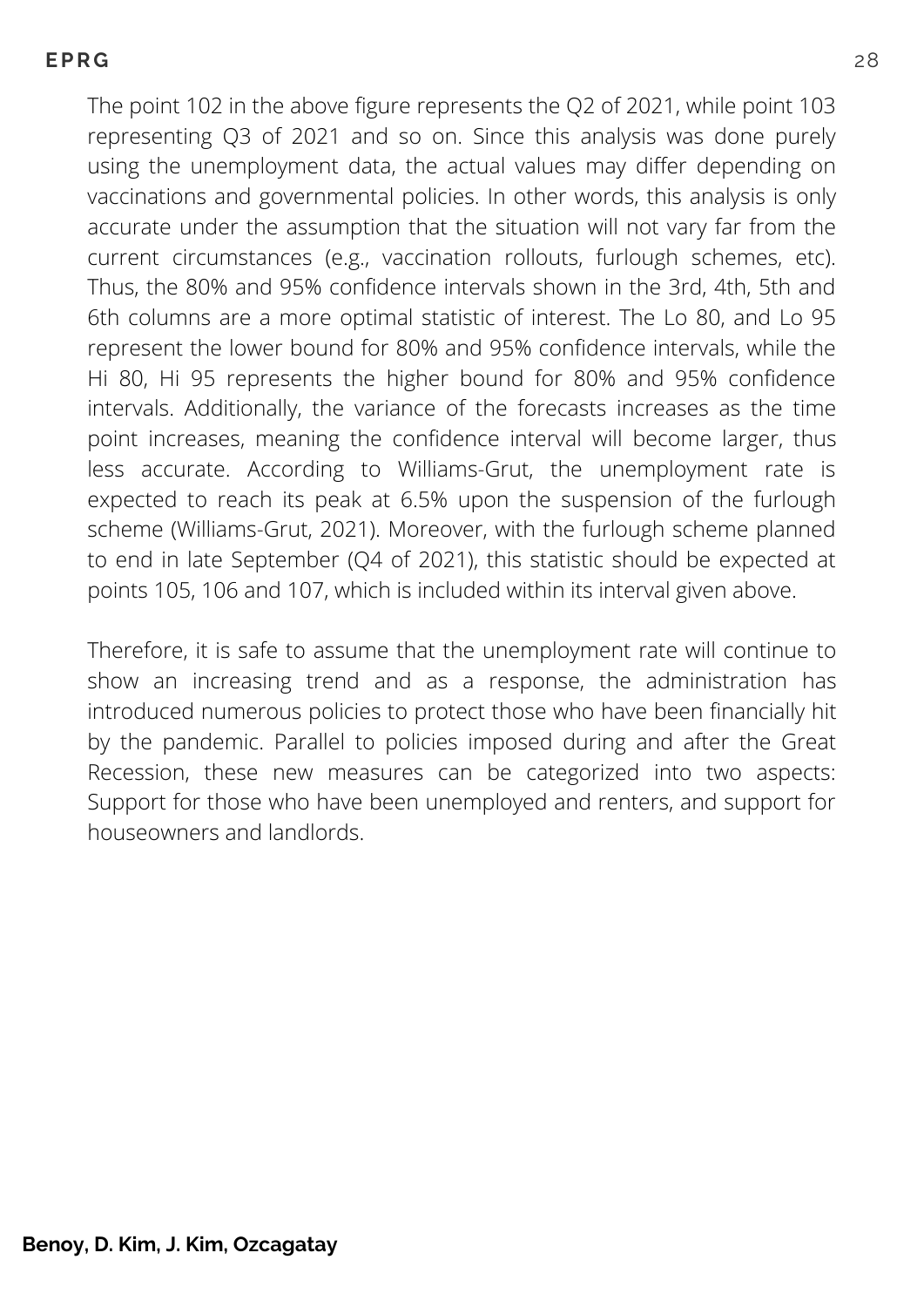According to the Ministry of Housing, Communities & Local Government (2020), new measures targeting renters or those who are unemployed have overlapping policies, which consist of five main policies: The Discretionary Housing Payments, Universal Credit, the 'new style' Jobseeker's Allowance (JSA), the 'new style' Employment and Support Allowance (ESA), and the Furlough Scheme. The discretionary housing payments pays councils to distribute those who have been hit financially, while the JSA and ESA, much like in the Great Recession, provide support to people whose employment status has been altered due to illness or disability related to the coronavirus. While Universal Credit is directed towards people whose wage status has been negatively shifted by the pandemic. The Furlough scheme which was originally planned to last until early March has been extended to the 30th of April. In addition to these monetary policies, forced eviction will be suspended until the 31st of March. Moreover, much like the non-financial advisory service provided after the Great Recession, the same will be implemented for the current crisis while any rent disagreements or conflicts are suggested to be resolved through mediation, agreements etc.

Furthermore, the ministry of HCLG (2020) instructs that mortgage protection policies allow houseowners to apply for Mortgage Holidays for six months, the application of which it has been extended to the 31st of March. The action of doing so will not be recorded on their credit file.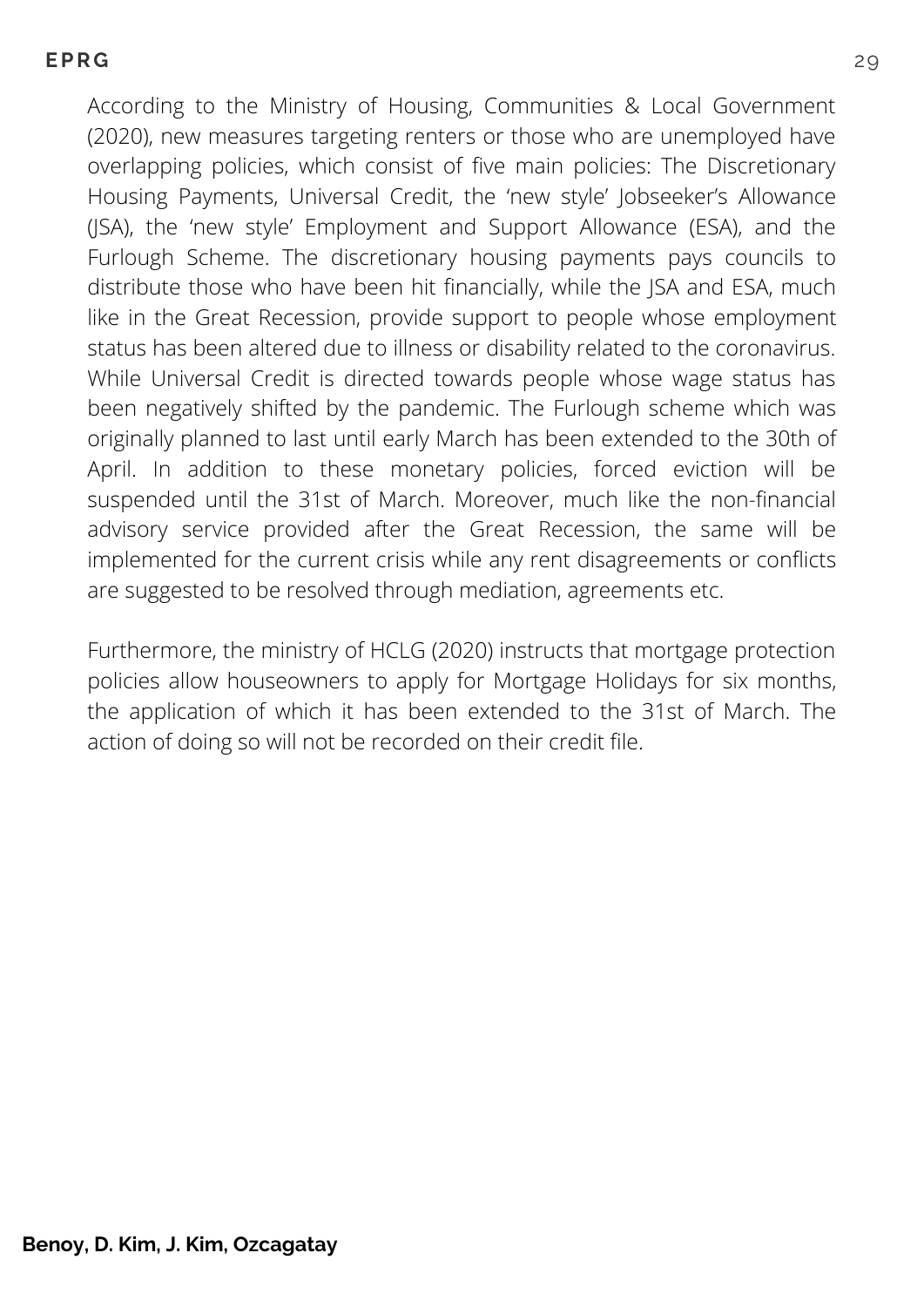Ultimately, although policies regarding automatic stabilisers show similarities with those implemented after the 2008 crisis, the pandemic related policies have been altered to fit more accordingly to the current situation. For instance, the JSA and ESA policies, which existed back in 2008, have been introduced in a way to allow people with health problems to be the recipient of such benefits (Ministry of HCLG, 2020). Moreover, despite these measures covering all cases on paper, its implementation may be controversial as there are numerous exceptions and steps that hinder the ability to apply and receive these benefits. For example, people with more than £16,000 savings will not be eligible for the Universal Credit and this may put a halt to any tax credits an individual might have been receiving (Ministry of HCLG, 2020). The Ministry of HCLG (2020) highlights that discretionary housing payments are not accessible for people who could cover rent, while the 'new style' JSA, are not available for people who work more than 16 hours a week regardless of the wage. Indeed, there are strict eligibility requirements to apply for the programme. The 'new style' ESA forces an individual to suspend their rights to claim Statuary Sick Pay and it comes with the condition that one is selfisolating and is conditional to local restrictions. Furthermore, if one were to get severe disability premiums, they would not be entitled to this programme.

Therefore, it can be argued that the exact unemployment benefits used in response to the Great Recession will not be effective in the current crisis. However, amended policies would be effective in mediating the effects of the recession and rising unemployment.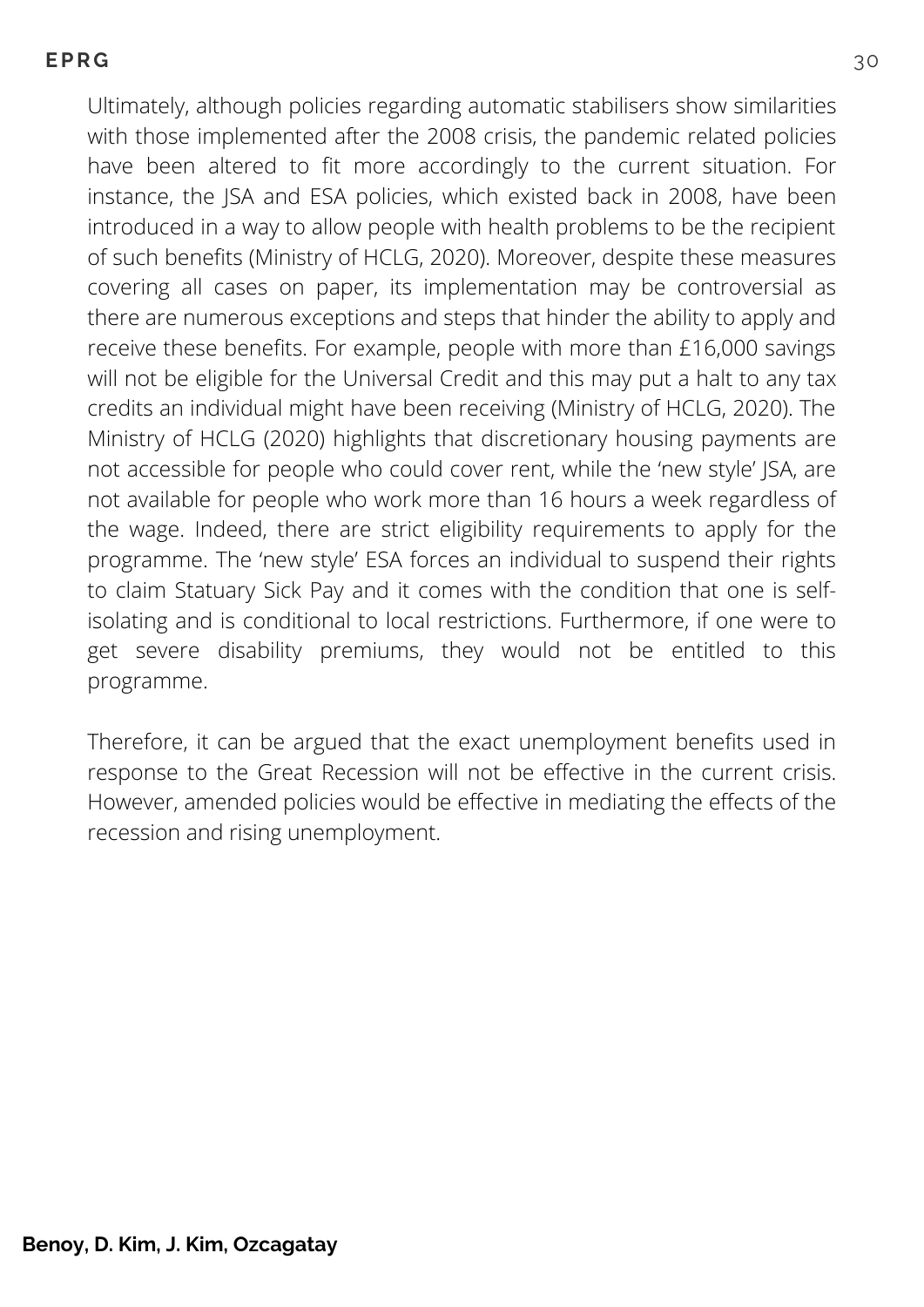# 4. Conclusion

In conclusion, a successful vaccination rollout is undoubtedly the best policy to remediate the recession due to the unique causes of the Covid-19 recession. That being said, our investigation has concluded that the four policy areas investigated would be viable to aid the recovery as they did during the Great Recession, with important caveats.

Whilst Quantitative Easing was an important part of the response to the Great Recession, its short-term efficacy and the lack of a similar financial crisis in the current economic picture suggests that it would be a viable but less effective policy for the recovery this time.

Reducing the base rate further would likely leave the UK following the negative interest policies pursued across Europe and Japan. Yet, our research finds that such a policy, for the most part, functions as a conventional reduction in the base rate, stimulating the economy. Thus, we find NIRP to be a viable policy.

Fiscal stimulus measures used after the Great Recession are viable to aid the recovery, but with concerns about substantial budget deficits and rising national debt, we find that measures to convince households to run down accumulated savings could be equally beneficial whilst fiscally conservative. The viability of unemployment benefits assisting the recovery depends on the rate of unemployment. Using independent modelling, we found that unemployment is likely to increase, and this is supported by Bank of England projections. Thus, measures similar to those used during the Great Recession will likely provide stimulus and aid the recovery as unemployment rises.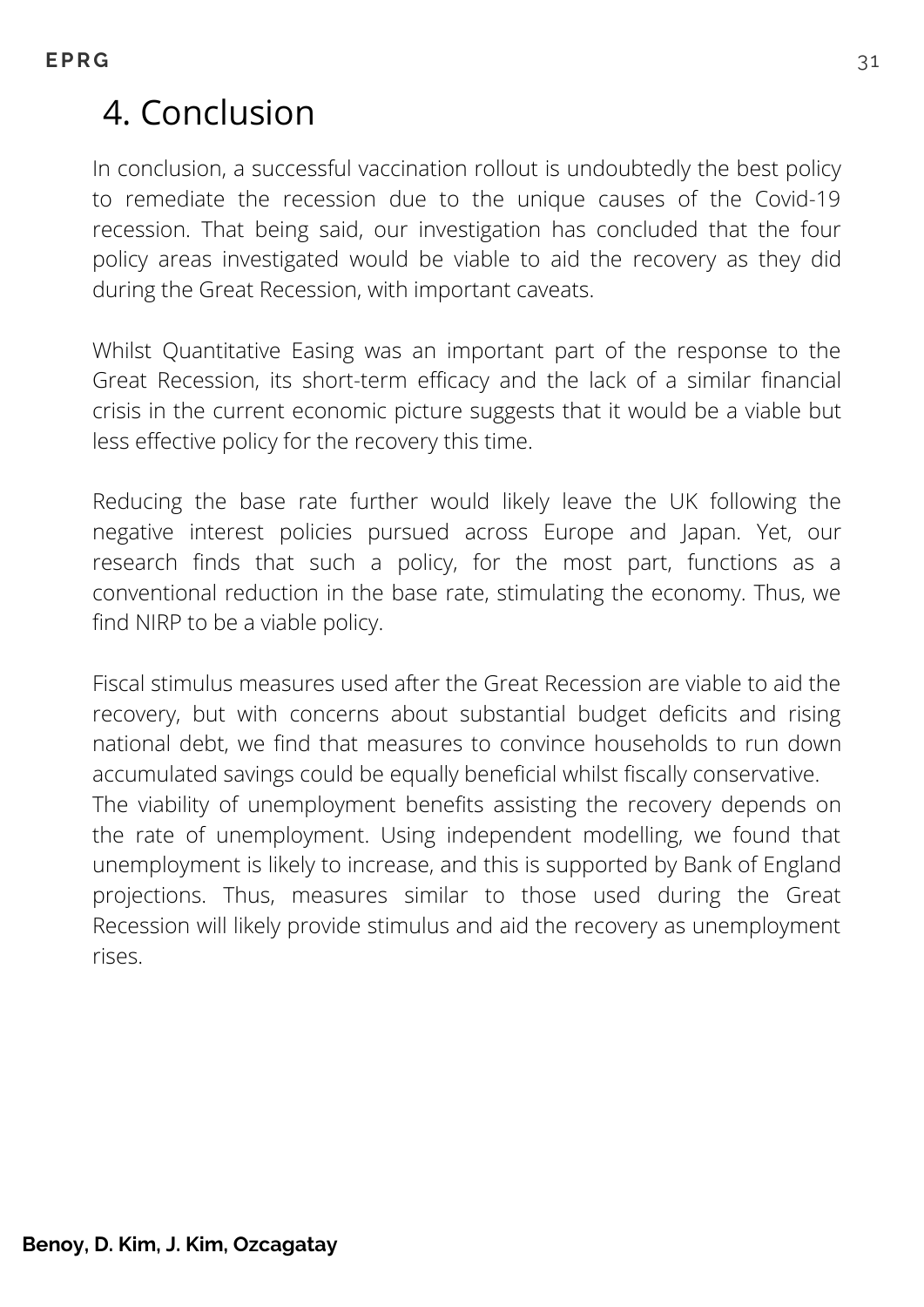### Reference List

### 2.1 – 2.2. A Comparison Between the Two Recessions and Recoveries

BBC News. (2021, March 3). Budget 2021: Rishi Sunak to extend furlough scheme until September.BBC News. [Accessed 24 March 2021]. Available from:https://www.bbc.co.uk/news/business-56259094

Monetary Policy Committee. (2021, February4). Monetary Policy Report February 2021.Bank of England. [Accessed 22 March 2021]. Available from:https://www.bankofengland.co.uk/-/media/boe/files/monetary-policyreport/2021/february/monetary-policy-report-february-2021.pdf? la=en&hash=3638A7091B34164428A54277B55BD6901709AA44

Office for National Statistics. (2021, February 12). Gross Domestic Product: chained volume measures: Seasonally adjusted £m.Office for National Statistics. [Accessed 24 March 2021].

Availablefrom:https://www.ons.gov.uk/economy/grossdomesticproductgdp/t imeseries/abmi/pn2

Office for National Statistics. (2021, March 23). Unemployment rate (aged 16 and over, seasonally adjusted).Office for National Statistics. [Accessed 24 March 2021].

Availablefrom:https://www.ons.gov.uk/employmentandlabourmarket/people notinwork/unemployment/timeseries/mgsx/lms

Office for National Statistics. (2021, March 5). Comparison of furloughed jobs data, UK: March 2020 to January 2021.Office for National Statistics. [Accessed 24 March 2021]. Available

from:https://www.ons.gov.uk/businessindustryandtrade/business/businesss ervices/articles/comparisonoffurloughedjobsdata/march2020tojanuary2021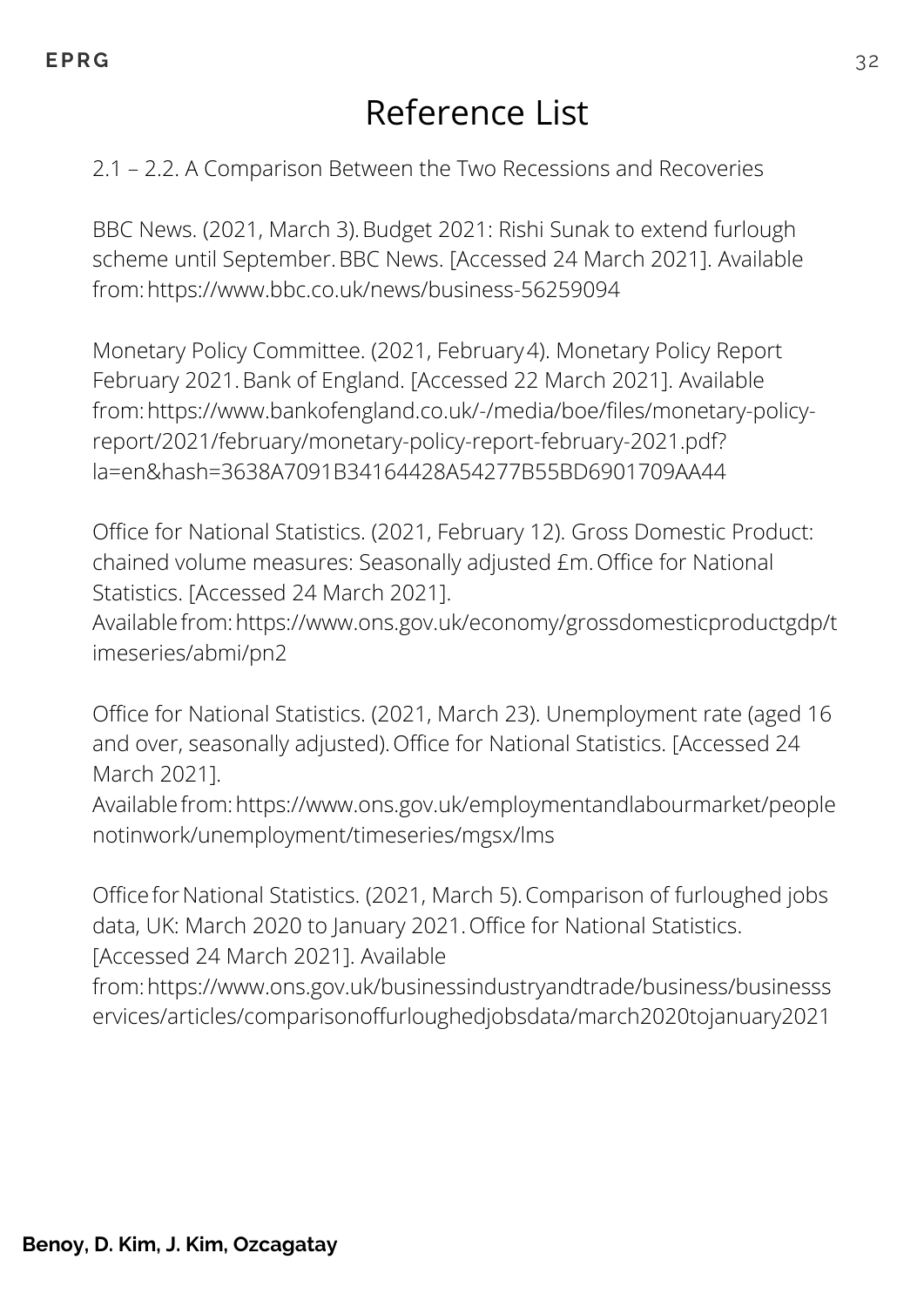### **3.1. Quantitative Easing**

Bank ofEngland, (2021). How is money created?.Bank of England. [Accessed 21st December 2020]. Available

fromhttps://www.bankofengland.co.uk/knowledgebank/how-is-moneycreated

Bank of England, (2021). What is quantitative easing?. Bank of England. [Accessed 21st December 2020]. Available

fromhttps://www.bankofengland.co.uk/monetary-policy/quantitative-easing

Bank of England. (2021). LPMB6NR.Bank of England Database. [Accessed 23rd March 2021]. Available

fromhttps://www.bankofengland.co.uk/boeapps/database/fromshowcolumn s.asp?

Travel=NIxAZxSUx&FromSeries=1&ToSeries=50&DAT=RNG&FD=1&FM=Jan& FY=2017&TD=31&TM=Dec&TY=2025&FNY=Y&CSVF=TT&html.x=66&html.y=2 6&SeriesCodes=LPMB6NR&UsingCodes=Y&Filter=N&title=LPMB6NR&VPD=Y

Bank of England. (2021). LPMB7DA.Bank of England Database. [Accessed 23rd March 2021]. Available

fromhttps://www.bankofengland.co.uk/boeapps/database/fromshowcolumn s.asp?

Travel=NIxAZxSUx&FromSeries=1&ToSeries=50&DAT=RNG&FD=1&FM=Jan& FY=2019&TD=31&TM=Dec&TY=2025&FNY=Y&CSVF=TT&html.x=66&html.y=2 6&SeriesCodes=LPMB7DA&UsingCodes=Y&Filter=N&title=LPMB7DA&VPD=Y

Bank of England. (2021). LPMB9Y9.Bank of England Database. [Accessed 23rd March 2021]. Available

fromhttps://www.bankofengland.co.uk/boeapps/database/fromshowcolumn s.asp?

Travel=NIxAZxSUx&FromSeries=1&ToSeries=50&DAT=RNG&FD=1&FM=Jan& FY=1997&TD=31&TM=Dec&TY=2015&FNY=Y&CSVF=TT&html.x=66&html.y=2 6&SeriesCodes=LPMB9Y9&UsingCodes=Y&Filter=N&title=LPMB9Y9&VPD=Y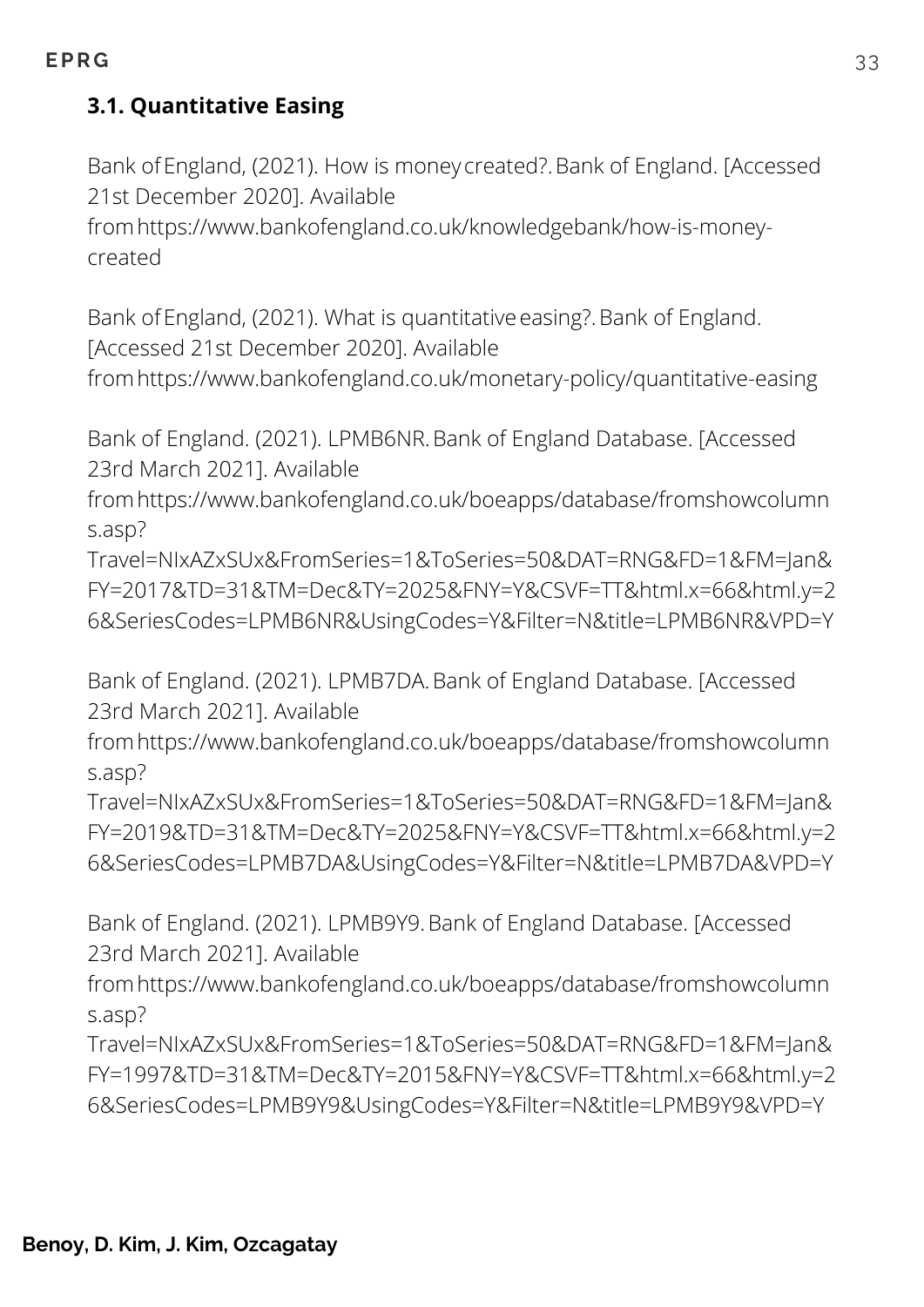Bank of England. (2021). LPMVVOO.Bank of England Database. [Accessed 23rd March 2021]. Available

fromhttps://www.bankofengland.co.uk/boeapps/database/fromshowcolumn s.asp?

Travel=NIxAZxSUx&FromSeries=1&ToSeries=50&DAT=RNG&FD=1&FM=Jan& FY=1997&TD=31&TM=Dec&TY=2015&FNY=Y&CSVF=TT&html.x=66&html.y=2 6&SeriesCodes=LPMVVOO&UsingCodes=Y&Filter=N&title=LPMVVOO&VPD= Y

Bridges, J., & Thomas, R. (2012). The impact of QE on the UK economy – some supportive monetarist arithmetic.Bank of England, Working Paper No. 422. [Accessed 25thMarch 2021]. Available fromhttps://www.bankofengland.co.uk/-/media/boe/files/workingpaper/2012/the-impact-of-qe-on-the-uk-economy-some-supportivemonetarist-arithmetic.pdf

Deleidi, M. (2018). Post Keynesian endogenous money theory: A theoretical and empirical investigation of the credit demand schedule. Journal of Post Keynesian Economics, 41(2): 185-209. Doi: 10.1080/01603477.2017.1338967

Deleidi, M., &Mazzucato, M. (2018). The effectiveness and impact of post-2008 UK monetary policy.UCL, Institute for Innovation and Publicpurpose.

Edmonds, T., Webb, D., & Long, R. (2011). The economic crisis: policy responses.House of Commons Library. [Accessed 21st December 2020]. Available fromhttps://commonslibrary.parliament.uk/researchbriefings/sn04968/

Gov.UK, (2021). Monthly Insolvency Statistics March 2020 - February 2021.Gov.UK. [Accessed 20th March 2021]. Available fromhttps://www.gov.uk/government/collections/monthly-insolvencystatistics

Haldane, A., Roberts-Sklar, M., Young, C., & Wieladek, T. (2016). QE:thestory sofar.Bank of England, Staff Working Paper No. 624. [Accessed 21st December 2020]. Available

fromhttps://www.bankofengland.co.uk/working-paper/2016/qe-the-story-sofar

### **Benoy, D. Kim, J. Kim, Ozcagatay**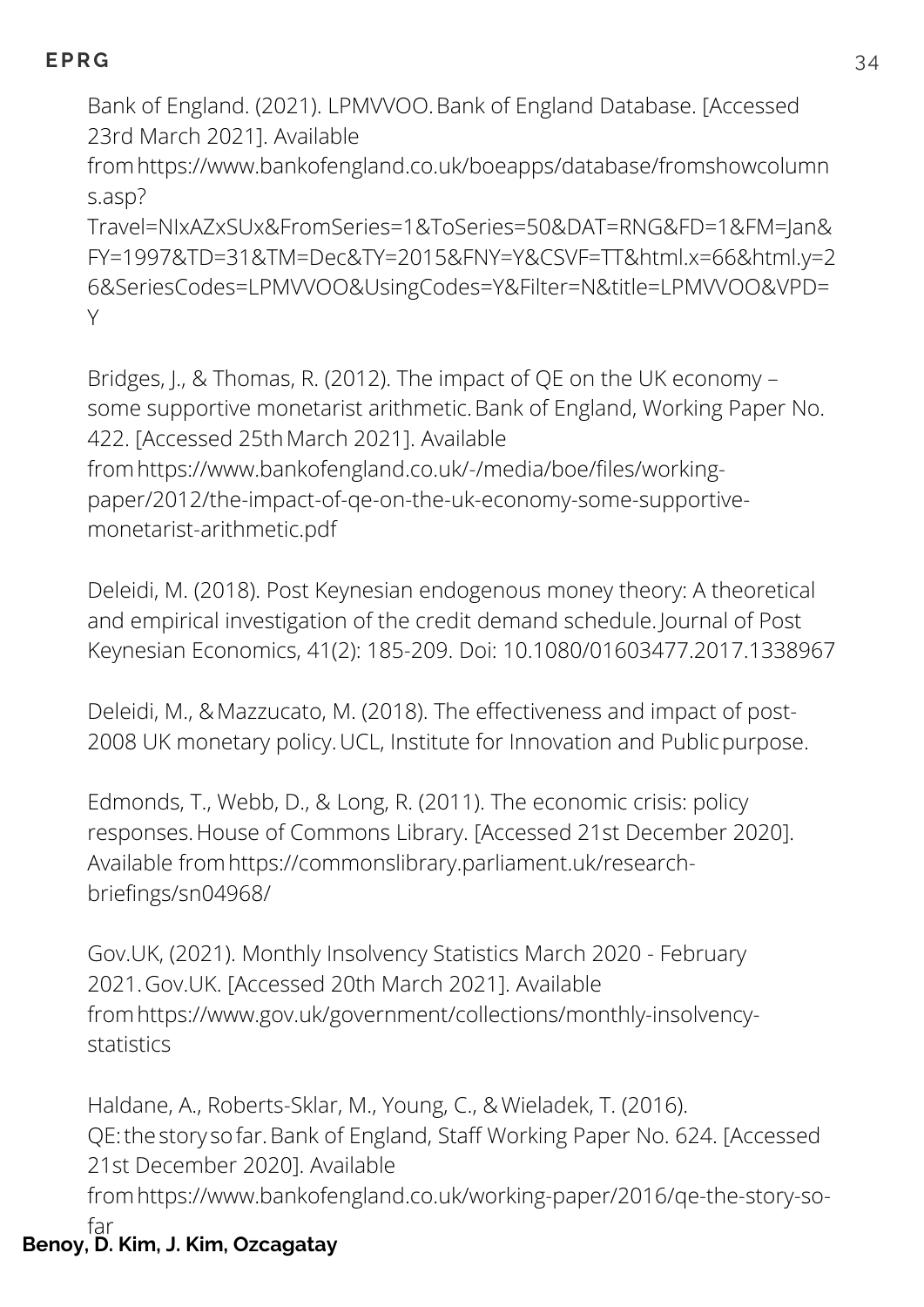Inman, P. (2020, April 30). UK Covid-19 business bailouts have already cost more than 100 bn pounds.The Guardian. [Accessed 22nd March 2021]. Available fromhttps://www.theguardian.com/world/2020/apr/30/ukcoronavirus-business-bailouts-have-already-cost-more-than-100bn

King, B. (2020, November 25). Coronavirus: How much will it cost the UK and how will wepay?.BBC. [Accessed 20th March 2021]. Available fromhttps://www.bbc.co.uk/news/business-15198789

Mazzucato, M. (2016). From market fixing to market-creating: a new framework for innovation policy. Industry and Innovation, 23(2): 140-156. Doi: 10.1080/13662716.2016.1146124

Office for Budget Responsibility, (2020). Economic and fiscal outlook -November 2020.Office for Budget Responsibility. [Accessed 21st December 2020]. Available fromhttps://obr.uk/publications/economic-and-fiscaloutlook-november-2020/

Richard, P. (2019, March 8). The verdict on 10 years of quantitative easing.The Guardian. [Accessed 21stDecember 2020]. Available fromhttps://www.theguardian.com/business/2019/mar/08/the-verdict-on-10-years-of-quantitative-easing

### **3.2. Reducing the Base Rate, and Negative Interest Rate Policy**

Abildgren, K., & Kuchler, A. (2020, November 19). Do firms behave differently when nominal interest rates are below zero? Danmarks Nationalbank Working Paper 164. [Accessed 22 March 2021]. Availablefrom:https://www.nationalbanken.dk/da/publikationer/Documents/ 2020/11/DNWP164.pdf/https://voxeu.org/article/firms-facing-negativedeposit-rates-invest-more-and-create-more-jobs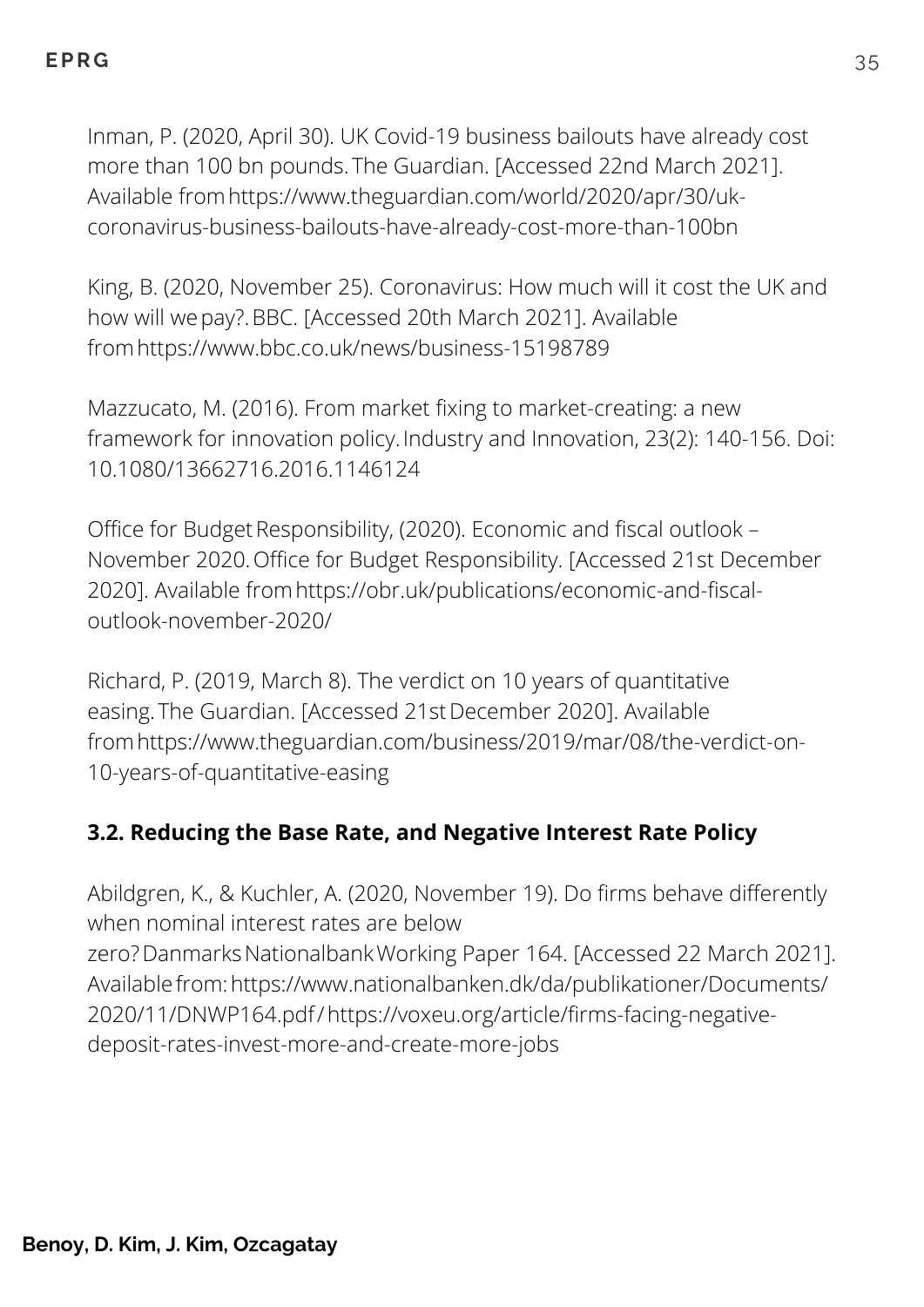Altavilla, C., Lorenzo, B., Giannetti, M., & Holton, S. (2019, June). Is there azero lower bound? The effects of negative policy rates on banks and firms. ECB Working Paper Series No 2289. [Accessed 22 March 2021]. Availablefrom:https://www.ecb.europa.eu/pub/pdf/scpwps/ecb.wp2289~1a3 c04db25.en.pdf? e0c348b9bd29608f0dc3854a26f2464f/https://voxeu.org/article/impactnegative-interest-rates-banks-and-firms

Arnold, M. (2019, September 5). ECBsetto consider damage done by negative rates.The Financial Times. [Accessed 22 March 2021]. Availablefrom:https://www.ft.com/content/21aae97e-cb3d-11e9-af46 b09e8bfe60c0

Bank ofEngland, (2021). Official Bank Rate history.Bank of England.[Accessed 19 February 2021].

Availablefrom:https://www.bankofengland.co.uk/boeapps/database/Bank-Rate.asp

Brunnermeier, M. K., & Koby. Y. (2019, January 30). The Reversal Interest Rate.Princeton University. [Accessed 23 March 2021]. Availablefrom:https://scholar.princeton.edu/sites/default/files/markus/files/2 5b\_reversalrate.pdf

Haldane, A. G. (2018, April 10). How Monetary Policy Affects Your GDP.Bank of England. [Accessed 21 February 2021]. Availablefrom:https://www.bankofengland.co.uk/-/media/boe/files/speech/2 018/how-monetary-policy-affects-your-gdp-speech-by-andy-haldane.pdf? la=en&hash=FCBD26BEE0C888B53856C099796780DED35190A4

Krogstrup, S., Kuchler, A., & Spange, M. (2020, October 2). Negative interest rates: The Danish experience.Centre for Economic and Policy Research. [Accessed 23 March 2021]. Availablefrom:https://voxeu.org/article/negativeinterest-rates-danish-experience

Milne, R., & Arnold, M. (2020, February 20). WhySwedenditchedits negative rate experiment. The Financial Times. [Accessed 23 March 2021]. Availablefrom:https://www.ft.com/content/478fe908-5168-11ea-8841- 482eed0038b1

### **Benoy, D. Kim, J. Kim, Ozcagatay**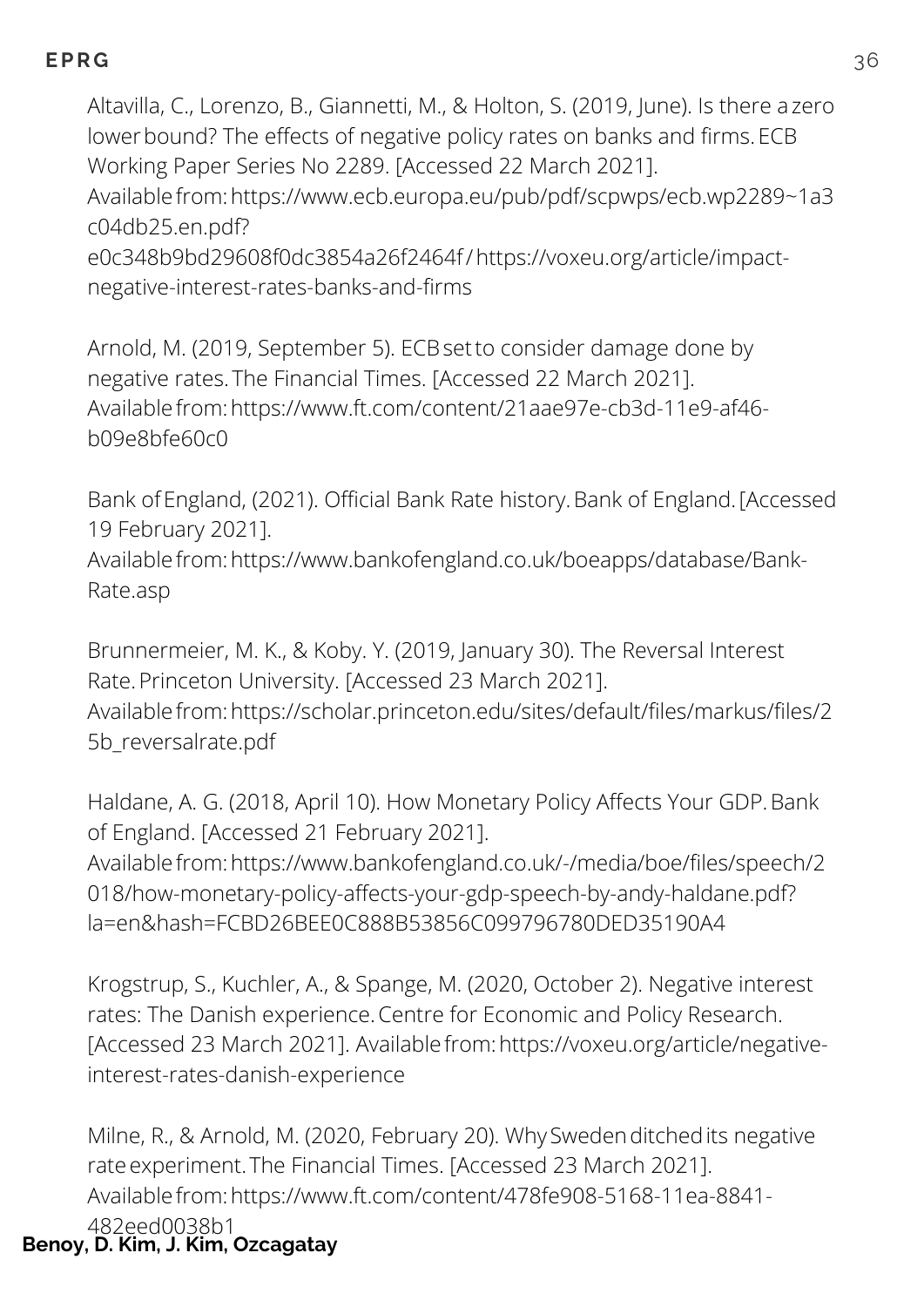#### **3.3. Fiscal Stimulus Measures**

Bank of England (2020, November 25). How has Covid affected household savings?Bank of England. [Accessed 25 March 2021]. Availablefrom:https://www.bankofengland.co.uk/bankoverground/2020/how-has-covid-affected-household-savings

Blundell, R., Levell, P., & Miller, H. (2020)A temporary VAT cut could help stimulate the economy, but only if timed correctly. The Institute for Fiscal Studies. [Accessed 4 February 2021].Available from: https://www.ifs.org.uk/publications/14903

Chirakijja, J., Crossley, T.F., Lührmann, M., & O'Dea, C. (2009).The Stimulus Effect of the 2008 U.K. Temporary VAT Cut, National Tax Association Proceedings from the 102nd Annual Conference.

Elliott, L. (2021).Sunak has little choice but to delay plans to reducebudgetdeficit.The Guardian. [Accessed 20th March 2021]. Available from: https://www.theguardian.com/politics/2021/jan/22/sunak-has-littlechoice-but-delay-plans-to-reduce-budget-deficit-chancellor-covid-support

GlobalDataReport Store.(2020).Coronavirus (COVID-19) Sector Impact: Retail banking - the UK.GlobalData. [Accessed 20th March 2021]. Available from: https://store.globaldata.com/report/gdfs0359ci--coronavirus-covid-19 sector-impact-retail-banking-the-uk/

KPMG. (2020).UK: Temporary rate reduction, VAT for hospitality and tourism sector (COVID-19). KPMG. [Accessed 21st March 2021]. Available from: https://home.kpmg/us/en/home/insights/2020/07/tnf-uk-temporary-ratereduction-vat-for-hospitality-and-tourism-sector-covid-19.html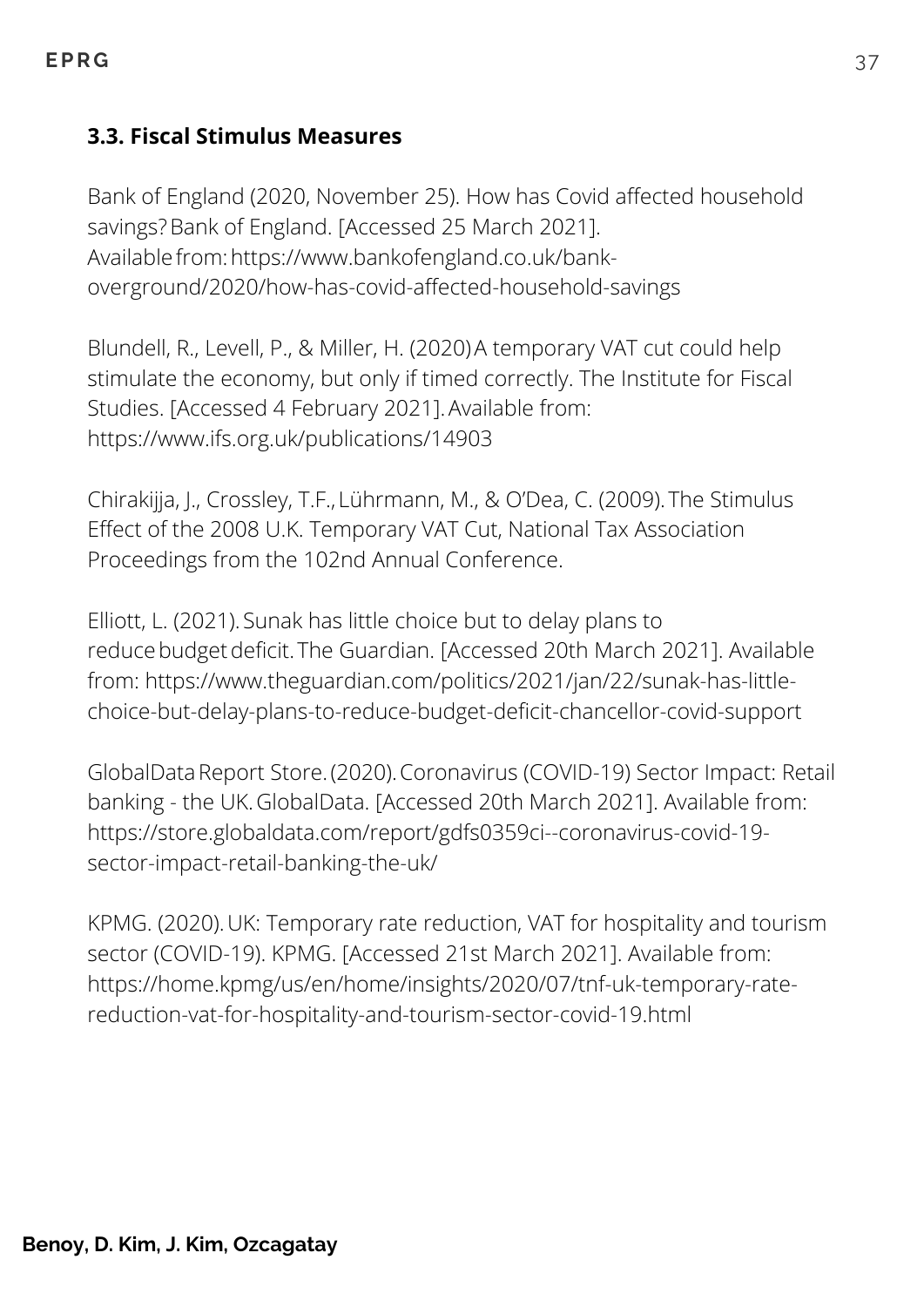Lane Clark & Peacock LLP. (2021, February). Britain's army of 'accidental savers' – who are they and what are they doing with their windfall? LCP Insight Clarity Advice, Lane Clark & Peacock LLP. [Accessed 25 March 2021]. Availablefrom:https://insight.lcp.uk.com/acton/attachment/20628/f-8f9fd90e-4d3c-4a61-b25f-

5f9209de9919/1/-/-/-/-/Britain%E2%80%99s%20accidental%20savers%20%E 2%80%93%20who%20are%20they%20and%20what%20are%20they%20doi ng%20with%20their%20windfall.pdf

Monetary Policy Committee. (2021, February4). Monetary Policy Report February 2021.Bank of England. [Accessed 22 March 2021]. Available from:https://www.bankofengland.co.uk/-/media/boe/files/monetary-policyreport/2021/february/monetary-policy-report-february-2021.pdf? la=en&hash=3638A7091B34164428A54277B55BD6901709AA44

OECD. (2021). Consumer confidence index (CCI) (indicator). OECD. [Accessed 25 March 2021]. Availablefrom:https://data.oecd.org/leadind/consumerconfidence-index-cci.htm

Partington, R. (2021, January 22).UK government borrowing hits highest December level on record. The Guardian. [Accessed 23rd March 2021]. Available from: https://www.theguardian.com/business/2021/jan/22/uk-governmentborrowing-hits-highest-december-level-on-record

Swaine, J. (2008).Gordon Brown hails £500 billion bank rescue plan.The Telegraph.[Accessed 15th December 2021]. Available from: https://www.telegraph.co.uk/finance/financialcrisis/3157728/Gordon-Brownhails-500-billion-bank-rescue-plan.html

### **3.4. Unemployment Benefits**

Edmonds, T., Webb, D., & Long, R. (2011). The economic crisis: policy responses.House of Commons Library. [Accessed 21st December 2020]. Available from:https://commonslibrary.parliament.uk/researchbriefings/sn04968/